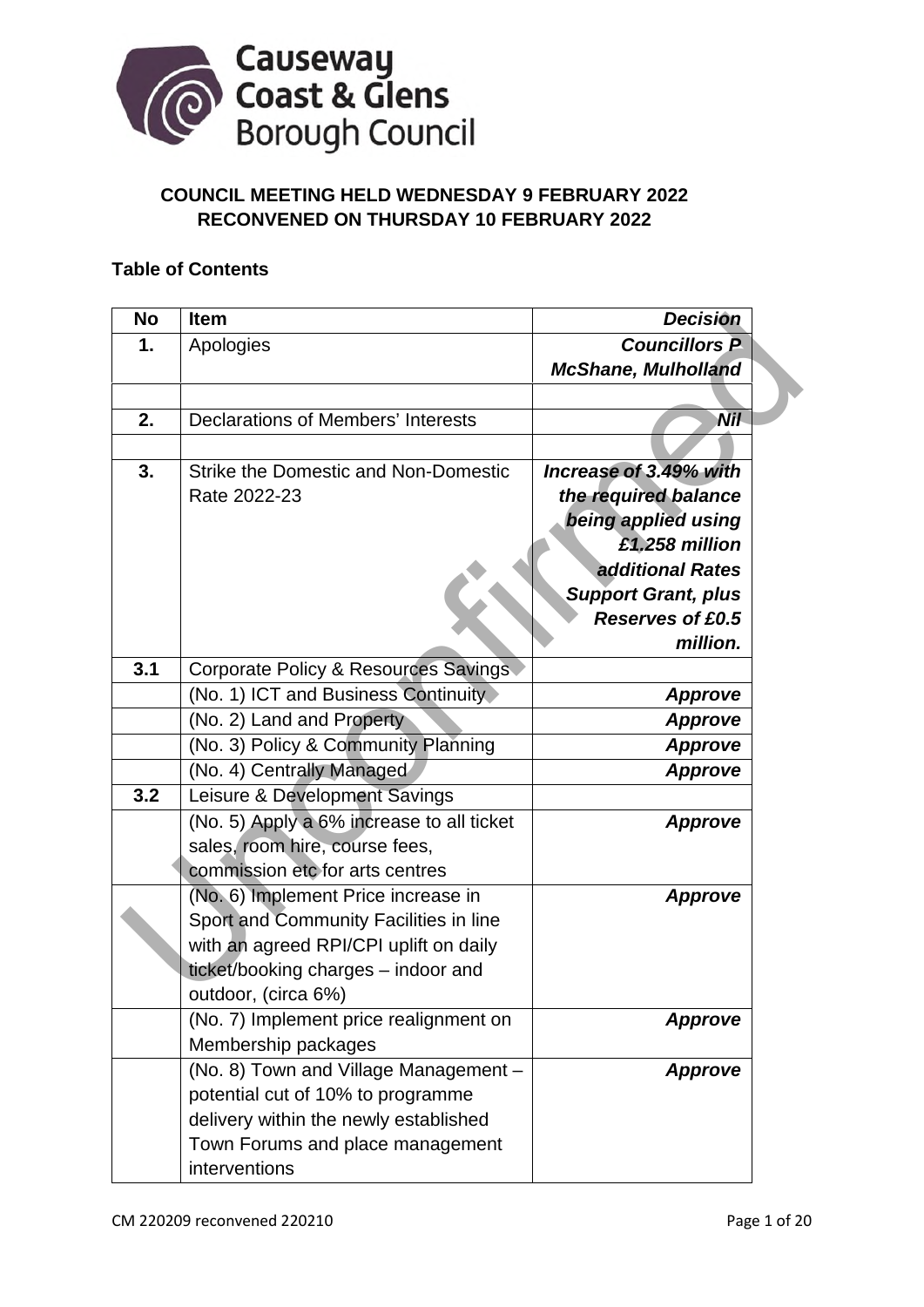|     | (No. 9) Spring Marketing Campaign             | <b>Approve</b>              |  |
|-----|-----------------------------------------------|-----------------------------|--|
|     | (No. 10) Coast and Countryside Project        | <b>Approve</b>              |  |
|     | <b>Management Costs</b>                       |                             |  |
|     | (No. 11) Do not recruit the Coast and         | <b>Approve</b>              |  |
|     | <b>Countryside Outdoor recreation Officer</b> |                             |  |
|     | post                                          |                             |  |
|     | (No. 12) Reduce expenditure in                | <b>Approve</b>              |  |
|     | Foreshore and Beach Management                |                             |  |
|     | Signage                                       |                             |  |
|     | (No. 13) Rhythm of the Bann                   | <b>Approve</b>              |  |
|     | (No. 14) Easter Seasonal Events               | <b>Approve</b>              |  |
|     | (No. 15) North West 200 Festival              | Do not approve              |  |
| 3.3 | <b>Environmental Services Savings</b>         |                             |  |
|     | (No. 16) Charge cost recovery for             | Do not approve              |  |
|     | kitchen caddie bags                           |                             |  |
|     | (No. 17) Restructure Environmental            | <b>Approve</b>              |  |
|     | <b>Services Service Areas</b>                 |                             |  |
|     | (No. 18) Resource Officer Reduction           | <b>Approve</b>              |  |
|     | (No. 19) Increase commercial waste            | <b>Approve</b>              |  |
|     | collection charges.                           |                             |  |
|     |                                               | <b>Motion lost</b>          |  |
|     |                                               | <i>(increase commercial</i> |  |
|     |                                               | waste collection charges    |  |
|     |                                               | by 15% and review on a      |  |
|     |                                               | regular basis)              |  |
|     | (No. 20) Westbay, Ballycastle Marina,         | Do not approve              |  |
|     | Waterside.                                    | (No.20)                     |  |
|     |                                               |                             |  |
|     |                                               | <b>Motion lost</b>          |  |
|     |                                               | (approve saving for         |  |
|     |                                               | Westbay and                 |  |
|     |                                               | Ballycastle Marina;         |  |
|     |                                               | do not approve saving       |  |
|     |                                               | for Waterside).             |  |
|     | (No. 21) Increase car parking tariffs         | Do not approve              |  |
|     | (No. 22) Additional Trading concessions       | <b>Approve</b>              |  |
|     | (No. 23) Increase Harbour fees                | <b>Approve</b>              |  |
|     | (No. 24) Reduce bedding plants and            | <b>Approve</b>              |  |
|     | increase wildflower area                      |                             |  |
|     | (No. 25) Reduce Estates staff by not          | <b>Approve</b>              |  |
|     | filling a number of vacant posts in           |                             |  |
|     | 2022/23 by 10. Add back. Business             |                             |  |
|     | Support Officer and Health and Safety         |                             |  |
|     | Officers.                                     |                             |  |
|     | (No. 26) Restructure Environmental            | <b>Bring report to</b>      |  |
|     | <b>Services Service Areas</b>                 | <b>Environmental</b>        |  |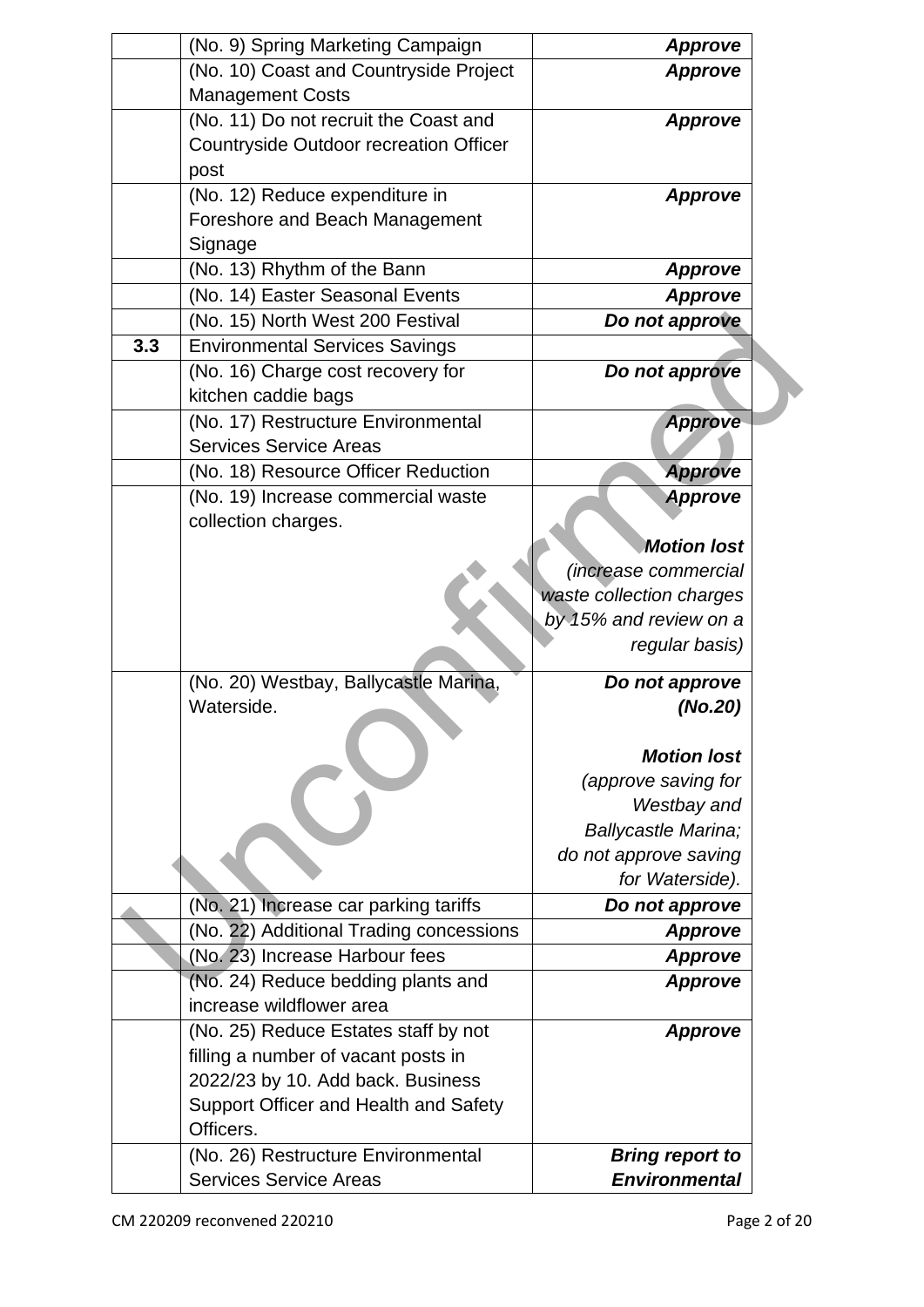|       |                                                                   | <b>Services Committee</b> |  |  |  |
|-------|-------------------------------------------------------------------|---------------------------|--|--|--|
|       |                                                                   | on the proposed           |  |  |  |
|       |                                                                   | saving with more          |  |  |  |
|       |                                                                   | detailed discussion       |  |  |  |
|       |                                                                   | and employment law        |  |  |  |
|       |                                                                   | advice.                   |  |  |  |
| 3.4   | <b>Further Environmental Services Savings</b>                     | <b>Move brown bin</b>     |  |  |  |
|       |                                                                   | collections to 3-         |  |  |  |
|       |                                                                   | weekly, four months       |  |  |  |
|       |                                                                   | of the year; that staff   |  |  |  |
|       |                                                                   | are relocated during      |  |  |  |
|       |                                                                   | this period; as a trial   |  |  |  |
|       |                                                                   | for one year and to be    |  |  |  |
|       |                                                                   | evaluated.                |  |  |  |
| (i)   | Report of the Chief Financial Officer on<br>the 2022/23 estimates | <b>Information</b>        |  |  |  |
| (ii)  | Report by Chief Financial Officer on the                          | <b>Information</b>        |  |  |  |
|       | Reserve                                                           |                           |  |  |  |
| (iii) | Minimum Revenue Provision (MRP)                                   | <b>Approve the MRP</b>    |  |  |  |
|       | Policy Statement 2022-23                                          | statement 2022-23         |  |  |  |
|       |                                                                   |                           |  |  |  |
|       |                                                                   |                           |  |  |  |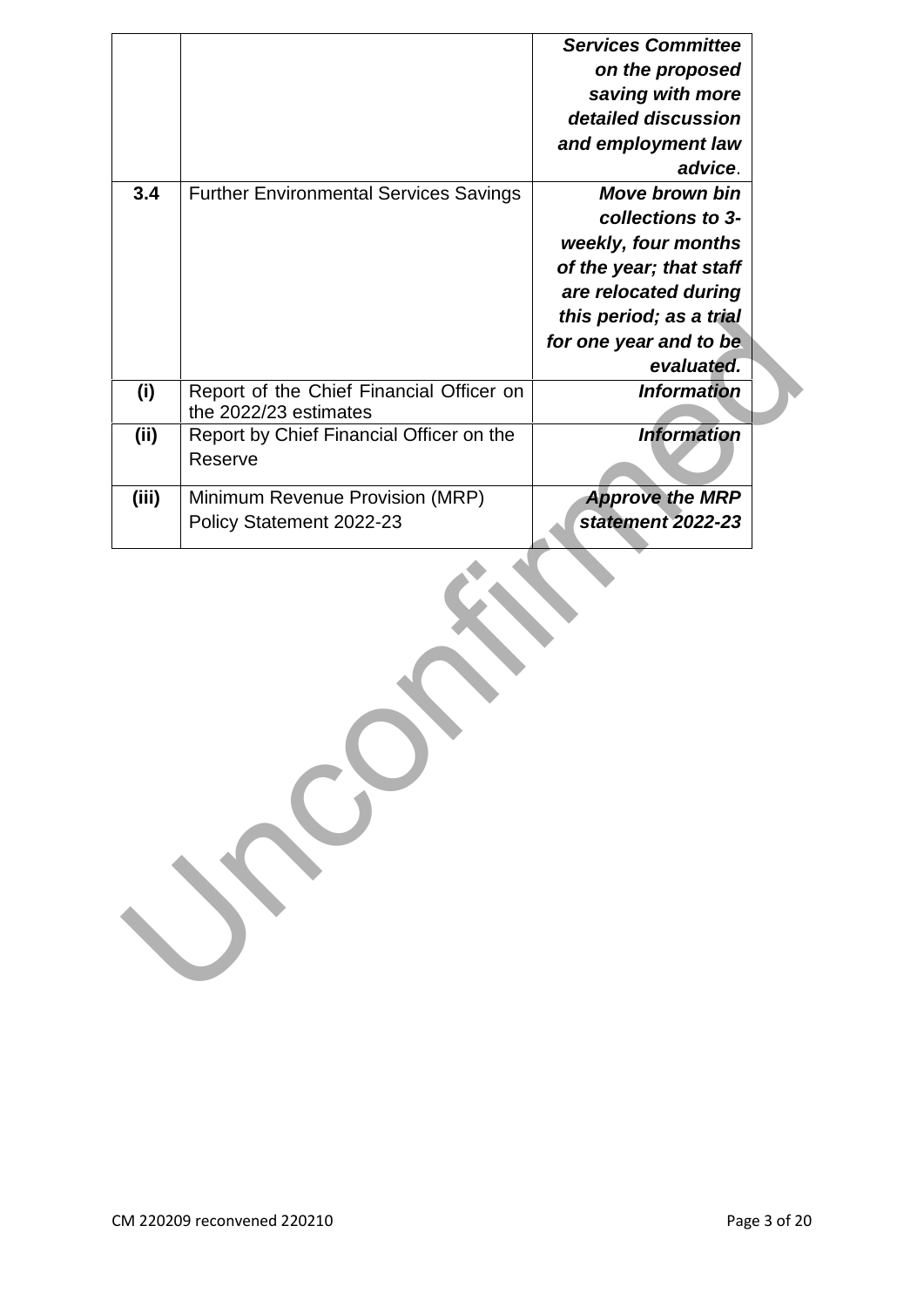# **MINUTES OF THE PROCEEDINGS OF THE MEETING OF THE COUNCIL HELD IN THE COUNCIL CHAMBER AND VIA VIDEO CONFERENCE ON WEDNESDAY 9 FEBRUARY AT 7:06PM, RECONVENED ON THURSDAY 10 FEBRUARY 2022 AT 7.22PM**

| In the Chair                             | : The Mayor, Councillor Holmes (C)                                                                                                                                                                                                                                                                                                                                                                                                                           |
|------------------------------------------|--------------------------------------------------------------------------------------------------------------------------------------------------------------------------------------------------------------------------------------------------------------------------------------------------------------------------------------------------------------------------------------------------------------------------------------------------------------|
| <b>Members Present</b>                   | Alderman Baird (R), Boyle (C), Duddy (R), Fielding<br>(R), Finlay (C), Hillis (C), Knight-McQuillan (R),<br>McKeown (C), Robinson (C)                                                                                                                                                                                                                                                                                                                        |
|                                          | Councillors Anderson (C), Bateson (R), Beattie (R),<br>Callan (R), Chivers (R), Dallat O'Driscoll (R),<br>Hunter (R), McAuley (C), McCandless (C), McCaw<br>(R), McCorkell (R), McGurk (R) MA McKillop (R),<br>McLaughlin (R), McLean (C), McMullan (R),<br>McQuillan (C), C McShane (R), Nicholl (R),<br>Peacock (R), Quigley (C), Schenning (R), Scott (C),<br>Wallace (R), Watton (C) and Wilson (C)                                                      |
| <b>Officers Present</b>                  | D Jackson, Chief Executive (C)<br>M Smyth, Director of Finance (Interim) (C)<br>M Quinn, Director of Corporate Services (R)<br>R Baker, Director of Leisure and Development (R)<br>A McPeake, Director of Environmental Services (R)<br>D Wright, Chief Finance Officer (R)<br>P Donaghy, Democratic & Central Services Manager (R)<br>I Owens, Committee & Member Services Officer (R)<br>S Duggan, Civic Support & Committee & Member Services Officer (C) |
| <b>Officers In</b><br><b>Attendance:</b> | J Welsh, Head of Community & Culture (R)<br>W McCullough, Head of Sport & Wellbeing (R)<br>G Doyle, Head of Estates (R)<br>A Ruddy, Audit, Risk & Governance Manager (R)<br>P O'Brien, Funding Unit Manager (R)<br>E Callaghan, Accountant (R)<br>A McAuley, PR Manager (R)                                                                                                                                                                                  |
|                                          | A Lennox, Mobile Operations Officer (R)<br>C Thompson, ICT Officer (C)<br>J Winfield, ICT Operations Manager (C)                                                                                                                                                                                                                                                                                                                                             |
|                                          | Press $(2 No)$ $(R)$                                                                                                                                                                                                                                                                                                                                                                                                                                         |
| <u>Key</u> –                             | $C =$ Attended In The Chamber<br>$R =$ Attended Remotely                                                                                                                                                                                                                                                                                                                                                                                                     |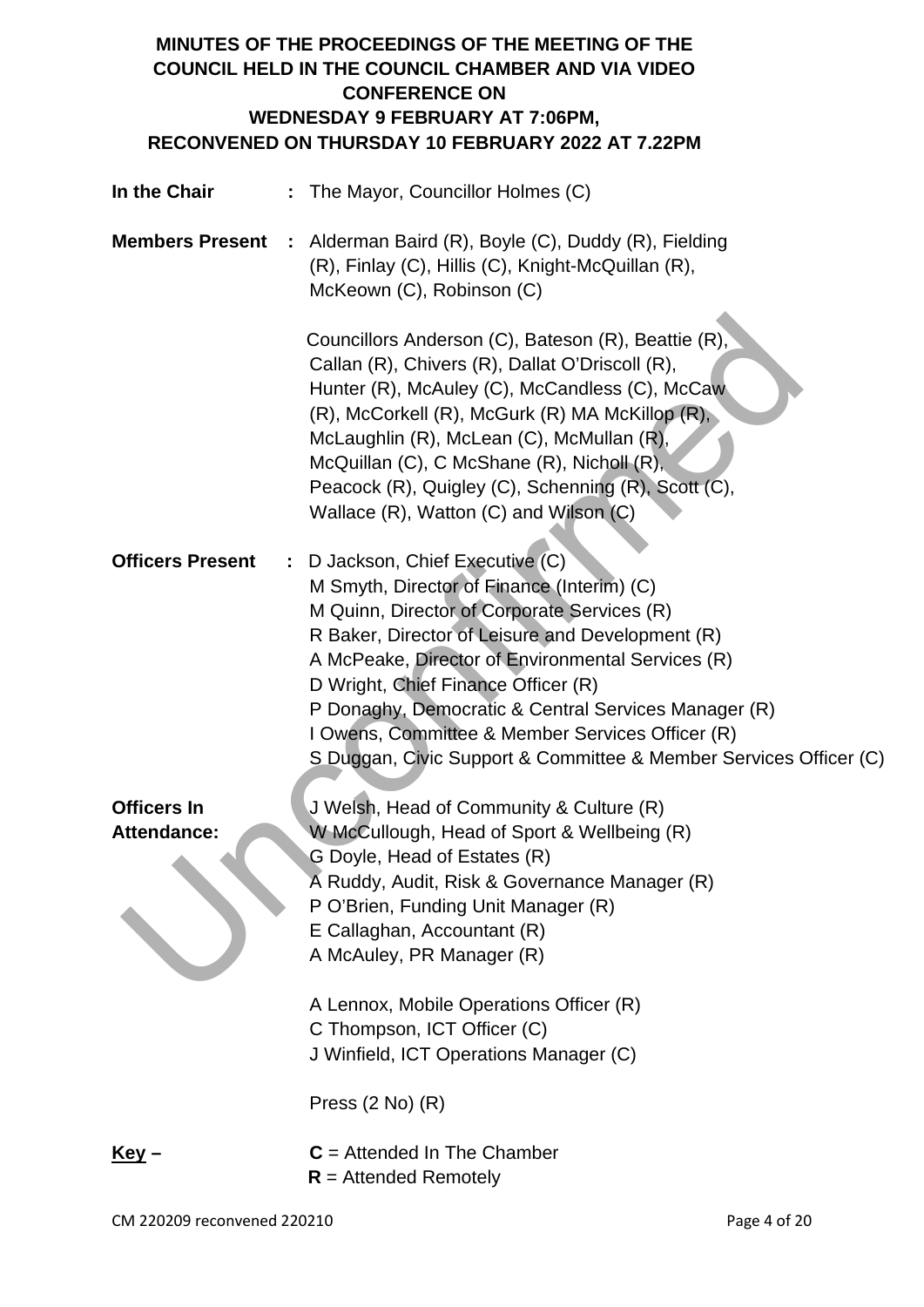The Chief Executive undertook a roll call.

The Mayor advised Council of its obligations and protocol whilst the meeting was being audio recorded; and with the remote meetings protocol.

## **1. APOLOGIES**

Apologies were recorded for Councillors P McShane and Mulholland.

## **2. DECLARATIONS OF INTEREST**

There were no declarations of interest.

## **3. STRIKE THE DOMESTIC AND NON-DOMESTIC RATES 2022-23**

Confidential report, previously circulated.

#### **Recommendation**

**I**t is recommended that Members accept the recommendations and approve the budget to strike the domestic and non-domestic rate at 3.49%.

The Mayor sought clarification of the proposed savings, that Council may note or defer to Committees.

The Chief Executive clarified proposals were brought to Committees in December and January, and ideally Council would achieve a consensus, however it would be acceptable for the savings to come back to Committees over the coming month and urged Council to achieve savings as the preferred option of £1.53M. THERE THE DOMESTIC AND NON-DOMESTIC RATES 2022-23<br>
Confidential report<br>
Recommended that Members accept the recommendations and approve the<br>
this recommended that Members accept the recommendations and approve the<br>
this re

In response to questions, the Chief Finance Officer clarified the cost of servicing the debt payment of loans and interest, an annual charge of £9.7M minimum revenue provision and interest. The Finance Director (Interim) advised of a projected underspend this year £1.5M at Period 9, projected an additional £0.5M potentially at year end.

Members debated the rate setting process, cognisant of a cost of living crises for rate payers, noting some of the savings proposals were not supported.

During debate, it was proposed by Councillor McGurk, seconded by Councillor McMullan; That a Working Group is set up over the next couple of days to meet with each Director and Head of Service, to go through a detailed analysis of proposed savings made, and to bring back the consensus to Council to agree a rate based on more detail.

The Mayor declared a recess at 7.32pm to meet with Group Leads.

## **\* The meeting reconvened at 7.49pm.**

The Chief Executive advised the meeting was quorate.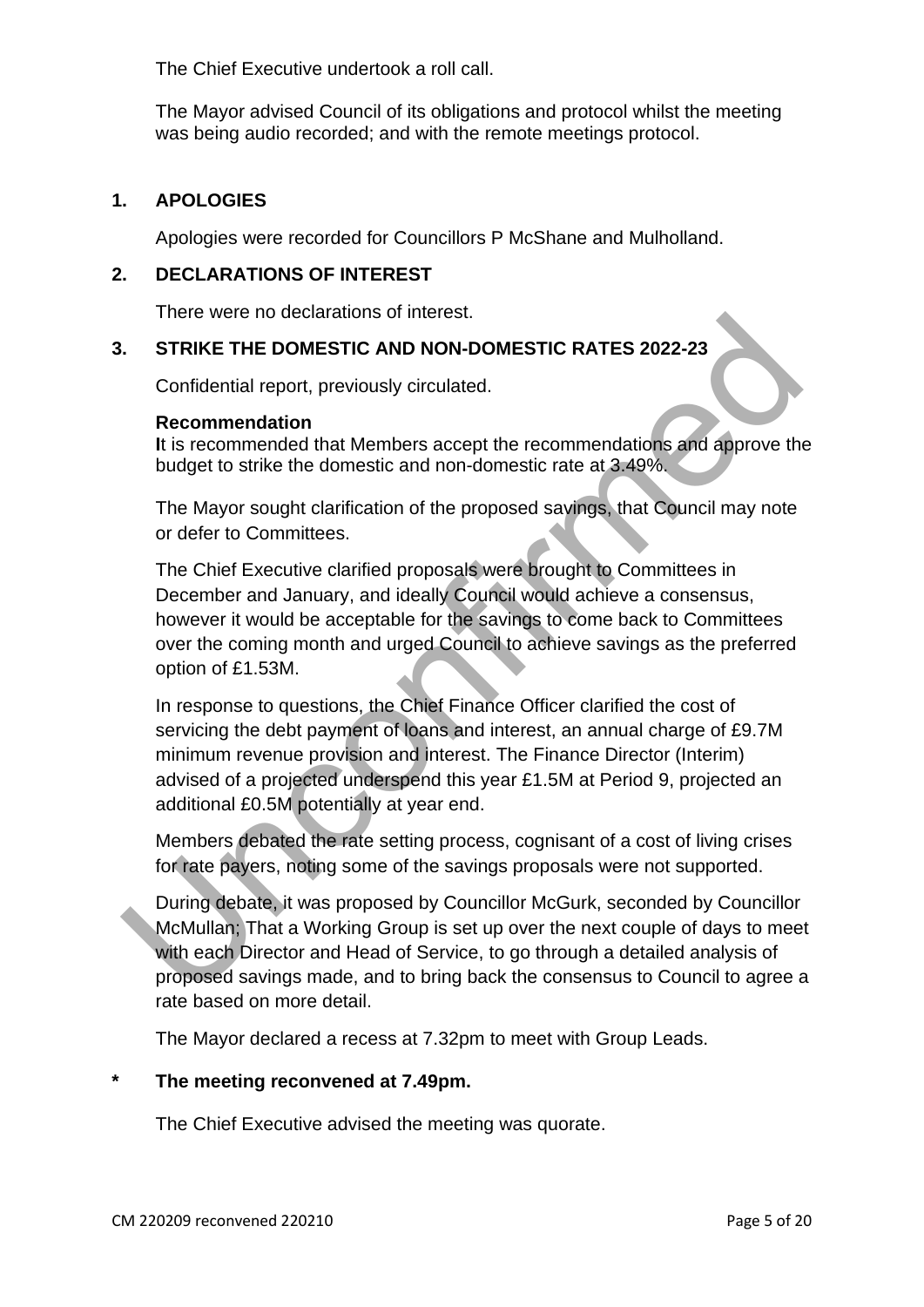The Mayor provided options for Council to adjourn, he advised a Working Group could not make decisions, and would be required to bring recommendations back to Council, or, Council can move In Committee, and go through the proposed savings proposals line by line.

Councillor McGurk, in agreement with her seconder withdrew her proposal.

In response to questions in relation to Standing Orders, the Mayor clarified Council can set aside Standing Orders to move past 12midnight, and advised the Chief Executive had received Legal Opinion, in an event, the Council meeting may adjourn and reconvene to the following evening.

The Mayor advised Council may move 'In Committee' as there were staffing matters presented.

## **MOTION TO PROCEED '***IN COMMITTEE'*

Proposed by Alderman Hillis Seconded by Councillor Scott and

**AGREED-** That Council move '*In Committee'.* 

**\* Press were disconnected from the meeting at 8.05pm.** 

# *The information contained in the following item is restricted in accordance with Part 1 of Schedule 6 of the Local Government Act (Northern Ireland) 2014*  matters presented.<br>
MOTION TO PROCEED '*IN COMMITTEE'*<br>
Proposed by Alderman Hillis<br>
Seconded by Councillor Scott and<br>
AGREED- That Council move '*In Committee'*.<br>
Press were disconnected from the meeting at 8.05pm.<br>
The i

The Mayor declared a recess at 8.05pm for five minutes.

## **\* The meeting reconvened at 8.10pm.**

The Chief Executive advised the meeting was quorate.

**AGREED** – that the Mayor would put each proposed saving to Council to vote.

The Mayor observed there was no dissent.

The Finance Director (Interim) shared proposed savings proposals via Powerpoint presentation.

## **3.1 Corporate Policy and Resources Savings**

The Director of Corporate Services responded in detail to queries surrounding the suggestions for savings.

| <b>Head of Service</b>     | <b>Suggestions for Savings</b>       |        |
|----------------------------|--------------------------------------|--------|
| $(No. 1)$ ICT and          | 1 x agency member of staff being     | 99,992 |
| <b>Business Continuity</b> | coded to COVID reserve from 1 April, |        |
|                            | and removing 1 x Agency cover for    |        |
|                            | maternity.                           |        |

**AGREED –** that Council approve the saving (no. 1).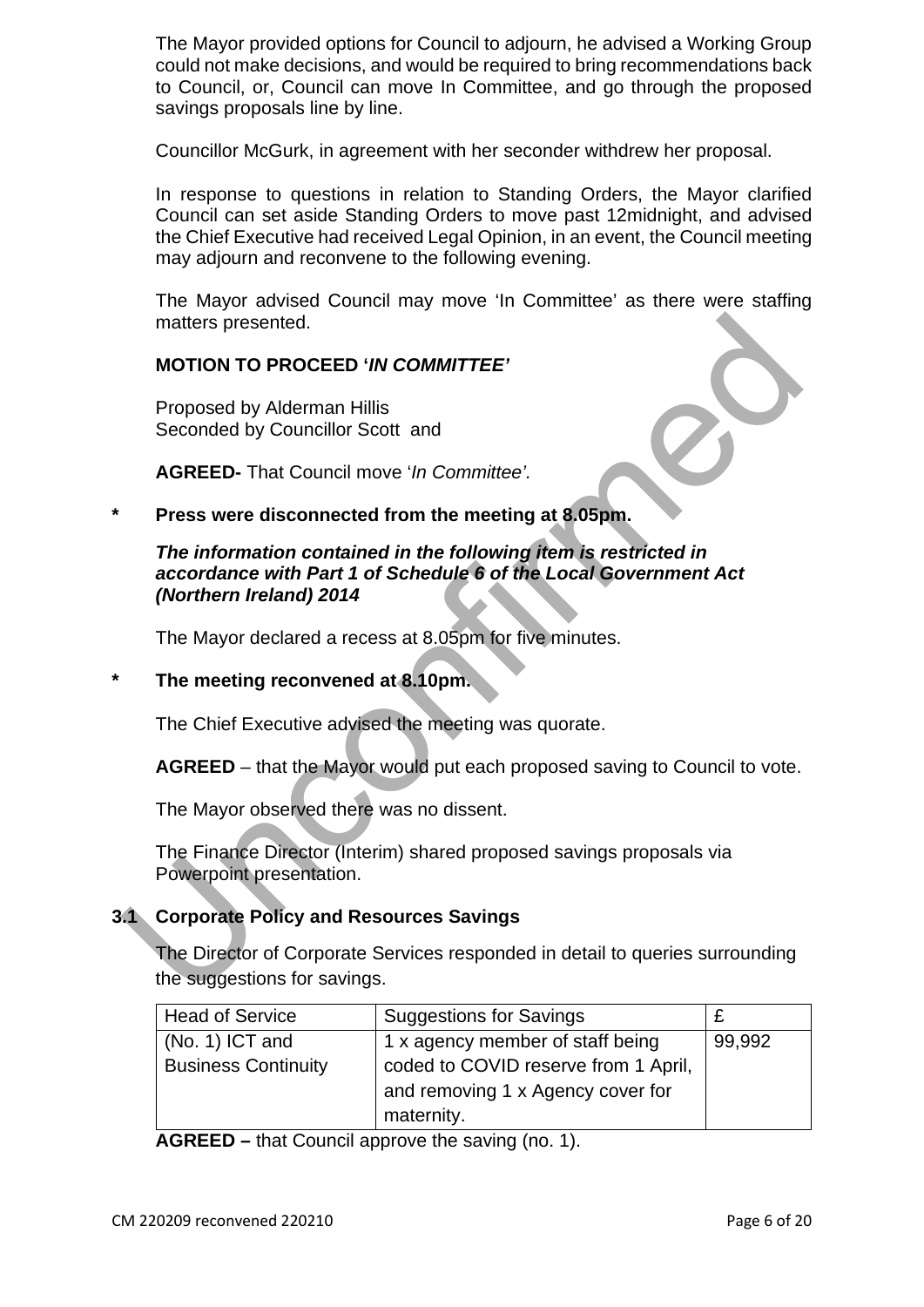| <b>Head of Service</b> | <b>Suggestions for Savings</b>   | ~     |
|------------------------|----------------------------------|-------|
| (No. 2) Land and       | Valuation reviews and Insurance, | 5,000 |
| Property.              | I increase income by £5k.        |       |

**AGREED –** that Council approve the saving (no. 2).

| <b>Head of Service</b>    | <b>Suggestions for Savings</b>   |       |
|---------------------------|----------------------------------|-------|
| $(No. 3)$ Policy &        | <b>Community Planning reduce</b> | 5,000 |
| <b>Community Planning</b> | expenditure by £5k.              |       |

**AGREED –** that Council approve the saving (no. 3).

| <b>Head of Service</b> | <b>Suggestions for Savings</b> |       |
|------------------------|--------------------------------|-------|
| (No. 4) Centrally      | Reduce mileage by £4k.         | 4,000 |
| Managed                |                                |       |
|                        |                                |       |

## **3.2 Leisure and Development Savings**

## **Community and Culture**

|    | <b>Head of Service</b>                                                                                                                      | <b>Suggestions for Savings</b> |                                                                                                                                                                                                                                                                                                                                                                                                                                                                                                                      | £     |
|----|---------------------------------------------------------------------------------------------------------------------------------------------|--------------------------------|----------------------------------------------------------------------------------------------------------------------------------------------------------------------------------------------------------------------------------------------------------------------------------------------------------------------------------------------------------------------------------------------------------------------------------------------------------------------------------------------------------------------|-------|
|    | (No. 4) Centrally<br>Managed                                                                                                                | Reduce mileage by £4k.         |                                                                                                                                                                                                                                                                                                                                                                                                                                                                                                                      | 4,000 |
|    | AGREED - that Council approve the saving (no. 4).                                                                                           |                                |                                                                                                                                                                                                                                                                                                                                                                                                                                                                                                                      |       |
|    | The Director of Corporate Services agreed to further look at savings regarding<br>reducing mileage.                                         |                                |                                                                                                                                                                                                                                                                                                                                                                                                                                                                                                                      |       |
| .2 | <b>Leisure and Development Savings</b>                                                                                                      |                                |                                                                                                                                                                                                                                                                                                                                                                                                                                                                                                                      |       |
|    | The Director of Leisure and Development responded in detail to queries<br>surrounding the proposals for Cost Savings and Income Generation. |                                |                                                                                                                                                                                                                                                                                                                                                                                                                                                                                                                      |       |
|    | <b>Community and Culture</b>                                                                                                                |                                |                                                                                                                                                                                                                                                                                                                                                                                                                                                                                                                      |       |
|    | <b>Proposals for Cost</b><br>Savings and Income<br>Generation                                                                               | <b>Estimated Value</b>         | Implications                                                                                                                                                                                                                                                                                                                                                                                                                                                                                                         |       |
|    | $(No. 5)$ Apply a $6\%$<br>increase to all ricket<br>sales, room hire, course<br>fees, commission etc<br>for arts centres.                  | £7,000                         | This increase is dependent<br>on post-covid recovery as the<br>arts service is currently<br>rebuilding audiences and<br>venue-based participation<br>and hence levels of sales,<br>uptake of course, appetite for<br>toom fire are still negatively<br>impacted.<br>Ticket sales, workshop<br>income and venue hire also<br>impacted due to covid safety<br>social distancing which may<br>continue until 22/23.<br>4.5% does not apply to<br>leases at this stage $-$ to be<br>reviewed in terms of least<br>terms. |       |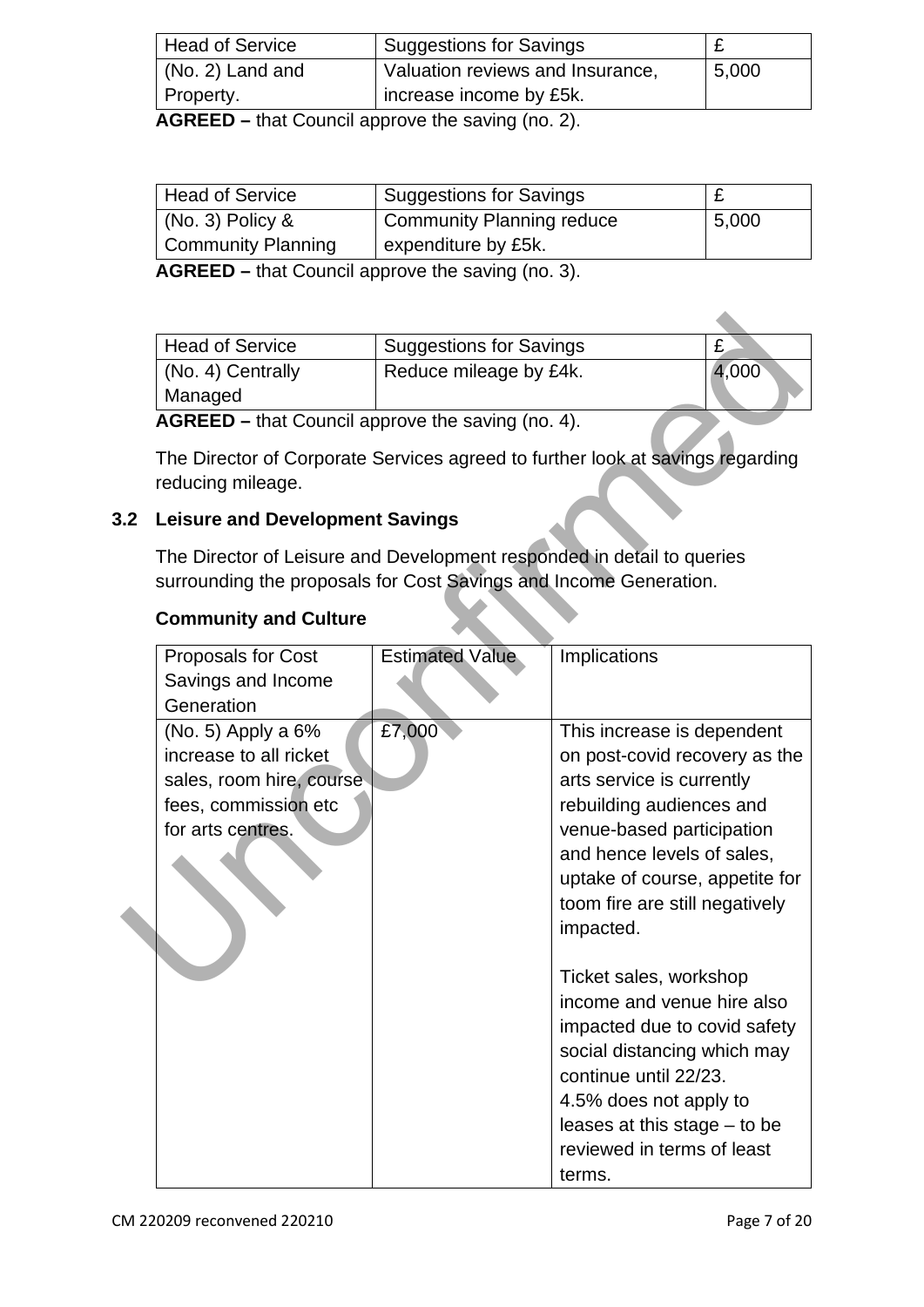The Mayor put the proposed saving to the Council to vote. 21 Members voted For; 13 Members voted Against; 0 members Abstained. **AGREED –** that Council approve the saving (no. 5).

## **Sport and Wellbeing**

| Proposals for Cost<br>Savings and Income<br>Generation                                                                                                                                               | <b>Estimated Value</b> | Implications                                                                                                                                                                                                                                                                                                                                                                                                        |
|------------------------------------------------------------------------------------------------------------------------------------------------------------------------------------------------------|------------------------|---------------------------------------------------------------------------------------------------------------------------------------------------------------------------------------------------------------------------------------------------------------------------------------------------------------------------------------------------------------------------------------------------------------------|
| (No. 6) Implement Price<br>increase in Sport and<br><b>Community Facilities in</b><br>line with an agreed<br>RPI/CPI uplift on daily<br>ticket/booking charges<br>- indoor & outdoor,<br>(circa 6%). | £60,000                | Risk of discouraging users,<br>especially If household bills<br>are increasing and people<br>tool to priorities recreational<br>spend.<br>Price increase would not<br>include the Membership<br>package for<br>Gym/Swim/Classes.<br>Proposal for this element is<br>to maintain current charge<br>and investigate other<br>membership packages which<br>may encourage increased<br>take-up eg Family<br>Membership. |
| Proposals for Cost<br>Savings and Income                                                                                                                                                             | <b>Estimated Value</b> | Implications                                                                                                                                                                                                                                                                                                                                                                                                        |
| (No. 7) Implement price<br>realignment on<br>Membership packages                                                                                                                                     | £20,000                | Realignment on legacy<br>membership may result in £5<br>increase per month for some<br>individuals but the individual<br>is gaining multi-site access.<br>$OMID$ has abusing simpled for                                                                                                                                                                                                                            |
|                                                                                                                                                                                                      | Generation             | AGREED - that Council approve the saving (no. 6).                                                                                                                                                                                                                                                                                                                                                                   |

| <b>Proposals for Cost</b> | <b>Estimated Value</b> | Implications                     |
|---------------------------|------------------------|----------------------------------|
| Savings and Income        |                        |                                  |
| Generation                |                        |                                  |
| (No. 7) Implement price   | £20,000                | Realignment on legacy            |
| realignment on            |                        | membership may result in £5      |
| Membership packages       |                        | increase per month for some      |
|                           |                        | individuals but the individual   |
|                           |                        | is gaining multi-site access.    |
|                           |                        |                                  |
|                           |                        | SWB has always aimed for         |
|                           |                        | harmonisation of prices          |
|                           |                        | across all sites. This will help |
|                           |                        | complete that exercise.          |

**AGREED –** that Council approve the saving (no. 7).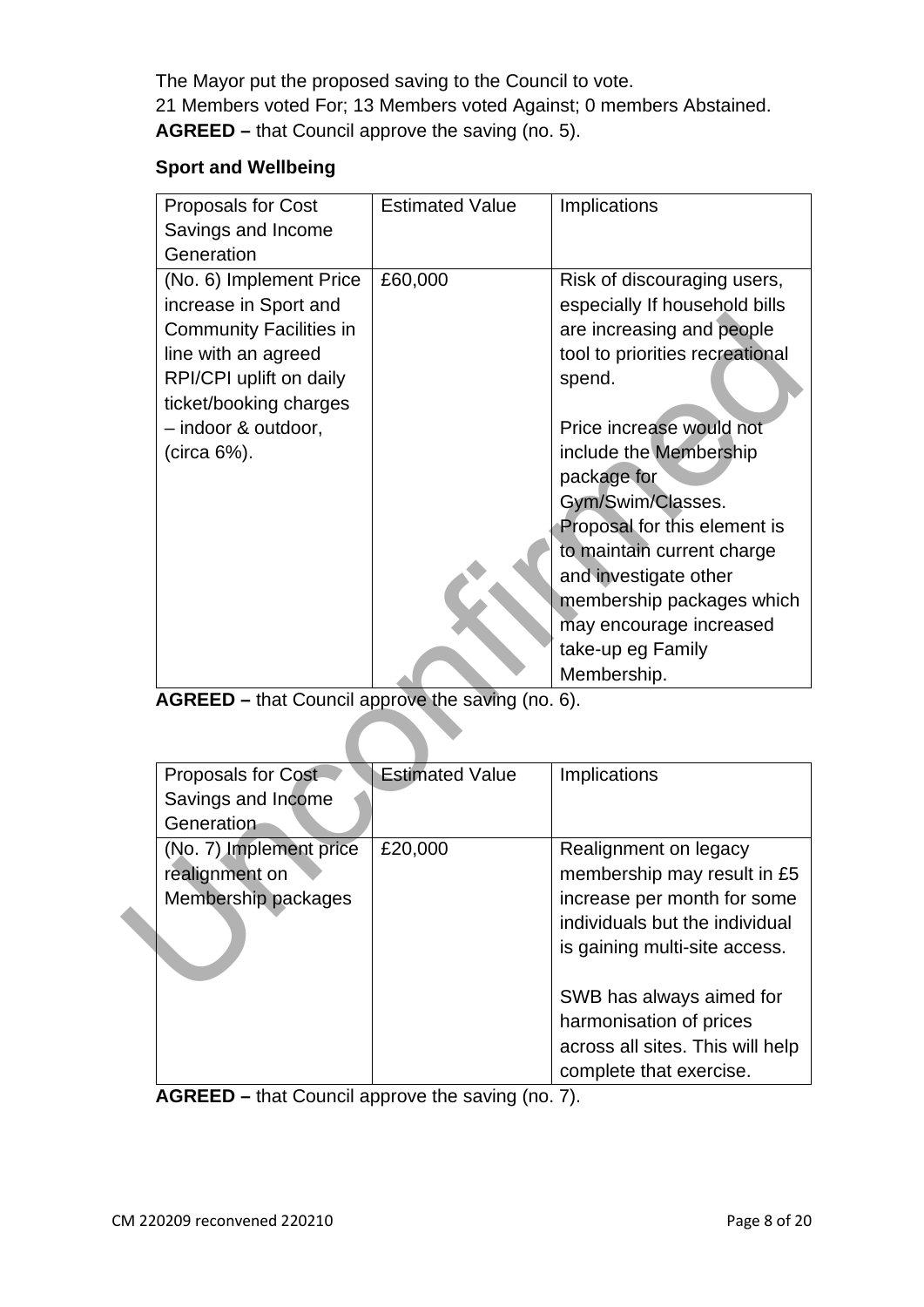## **Prosperity and Place**

| <b>Proposals for Cost</b> | <b>Estimated Value</b> | <b>Implications</b>         |
|---------------------------|------------------------|-----------------------------|
| Savings and Income        |                        |                             |
| Generation                |                        |                             |
| (No. 8) Town and          | £9,914                 | Less town centre businesses |
| Village Management-       |                        | supported. EG the retail    |
| potential cut of 10% to   |                        | development programme 20    |
| programme delivery        |                        | places reduced to 15.       |
| within the newly          |                        | Reduction in town Spend     |
| established Town          |                        | local promotion by 10%.     |
| Forums and place          |                        |                             |
| management                |                        |                             |
| interventions.            |                        |                             |

# **Tourism and Recreation**

| <b>Proposals for Cost</b> | <b>Estimated Value</b> | <b>Implications</b>           |
|---------------------------|------------------------|-------------------------------|
| Savings and Income        |                        |                               |
| Generation                |                        |                               |
| (No. 9) Spring            | £25,000                | Impact reduced in 2022 due    |
| <b>Marketing Campaign</b> |                        | NI/GB 'Staycation' Situation. |

| management                                         |                        |                               |
|----------------------------------------------------|------------------------|-------------------------------|
| interventions.                                     |                        |                               |
| AGREED – that Council approve the saving (no. 8).  |                        |                               |
|                                                    |                        |                               |
|                                                    |                        |                               |
| <b>Tourism and Recreation</b>                      |                        |                               |
| <b>Proposals for Cost</b>                          | <b>Estimated Value</b> | Implications                  |
| Savings and Income                                 |                        |                               |
| Generation                                         |                        |                               |
| (No. 9) Spring                                     | £25,000                | Impact reduced in 2022 due    |
|                                                    |                        |                               |
| <b>Marketing Campaign</b>                          |                        | NI/GB 'Staycation' Situation. |
| AGREED – that Council approve the saving (no. 9).  |                        |                               |
|                                                    |                        |                               |
|                                                    |                        |                               |
| Proposals for Cost                                 | <b>Estimated Value</b> | Implications                  |
| Savings and Income                                 |                        |                               |
|                                                    |                        |                               |
| Generation                                         |                        |                               |
|                                                    | £5,000                 | Reduction in development      |
| (No. 10) Coast and<br><b>Countryside Project</b>   |                        | activities and minimise       |
|                                                    |                        | maintenance requirements      |
| <b>Management Costs</b>                            |                        | across the Coast and          |
|                                                    |                        |                               |
|                                                    |                        | Countryside portfolio.        |
| AGREED - that Council approve the saving (no. 10). |                        |                               |
|                                                    |                        |                               |
|                                                    |                        |                               |
| <b>Proposals for Cost</b><br>Savings and Income    | <b>Estimated Value</b> | Implications                  |

| <b>Proposals for Cost</b>  | <b>Estimated Value</b> | Implications                |
|----------------------------|------------------------|-----------------------------|
| Savings and Income         |                        |                             |
| Generation                 |                        |                             |
| (No. 11) Do not recruit    | £45,000                | Delay the development and   |
| the Coast and              |                        | outworking of the Outdoor   |
| <b>Countryside Outdoor</b> |                        | <b>Recreation Strategy.</b> |
| recreation Officer post    |                        |                             |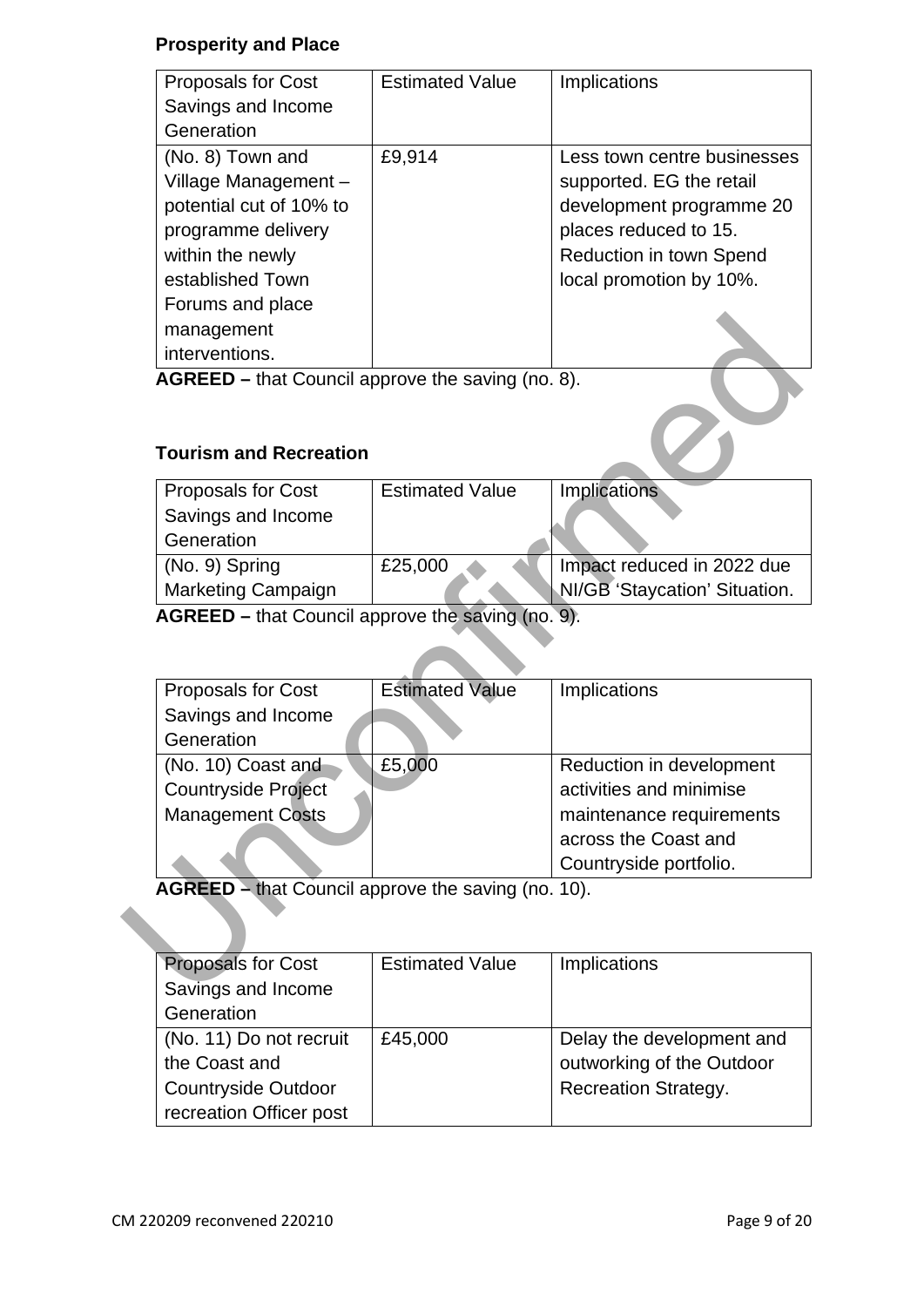The Mayor put the proposed saving to the Council to vote. 21 Members voted For; 11 Members voted Against; 0 members Abstained. **AGREED –** that Council approve the saving (no. 11).

| <b>Proposals for Cost</b> | <b>Estimated Value</b> | Implications                  |
|---------------------------|------------------------|-------------------------------|
| Savings and Income        |                        |                               |
| Generation                |                        |                               |
| (No. 12) Reduce           | £5,000                 | Reduce planned activities to  |
| expenditure in            |                        | replace damaged and           |
| Foreshore and Beach       |                        | degraded threshold and        |
| <b>Management Signage</b> |                        | interpretative signage across |
|                           |                        | Council managed beaches.      |
|                           |                        | No safety implications.       |

| Management Signage                                        |                        | interpretative signage across                                        |
|-----------------------------------------------------------|------------------------|----------------------------------------------------------------------|
|                                                           |                        | Council managed beaches.                                             |
|                                                           |                        | No safety implications.                                              |
| The Mayor put the proposed saving to the Council to vote. |                        |                                                                      |
|                                                           |                        | 19 Members voted For; 15 Members voted Against; 0 members Abstained. |
| AGREED - that Council approve the saving (no. 12).        |                        |                                                                      |
|                                                           |                        |                                                                      |
|                                                           |                        |                                                                      |
| Proposals for Cost                                        | <b>Estimated Value</b> | <b>Implications</b>                                                  |
| Savings and Income                                        |                        |                                                                      |
| Generation                                                |                        |                                                                      |
|                                                           |                        | Removal of a Coleraine                                               |
| (No. 13) Rhythm of the                                    | £25,000                |                                                                      |
| <b>Bann</b>                                               |                        | Town specific event, which is                                        |
|                                                           |                        | in the early stages of                                               |
|                                                           |                        | development.                                                         |
| The Mayor put the proposed saving to the Council to vote. |                        |                                                                      |
| Councillor C McShane requested a Recorded Vote.           |                        |                                                                      |
|                                                           |                        | 22 Members voted For; 11 Members voted Against; 0 members Abstained. |
| AGREED - that Council approve the saving (no. 13).        |                        |                                                                      |
|                                                           |                        |                                                                      |
| Recorded Vote Table (proposed saving no. 13)              |                        |                                                                      |
| For (22)                                                  |                        | Alderman Baird, Boyle, Duddy, Fielding, Finlay,                      |
|                                                           |                        | Hillis, Knight-McQuillan, McKeown, Robinson                          |
|                                                           |                        | Councillors Callan, Holmes, Hunter, McAuley,                         |
|                                                           |                        | McCandless, McCorkell, McLean, McQuillan,                            |
|                                                           |                        | Quigley, Scott, Wallace, Watton, Wilson                              |
|                                                           |                        |                                                                      |
| Against (11)                                              |                        | Councillors Beattie, Chivers, Dallat O'Driscoll,                     |

# **Recorded Vote Table (proposed saving no. 13)**

| For (22)     | Alderman Baird, Boyle, Duddy, Fielding, Finlay,  |
|--------------|--------------------------------------------------|
|              | Hillis, Knight-McQuillan, McKeown, Robinson      |
|              | Councillors Callan, Holmes, Hunter, McAuley,     |
|              | McCandless, McCorkell, McLean, McQuillan,        |
|              | Quigley, Scott, Wallace, Watton, Wilson          |
|              |                                                  |
| Against (11) | Councillors Beattie, Chivers, Dallat O'Driscoll, |
|              | McGurk, MA McKillop, McLaughlin, McMullan,       |
|              | C McShane, Nicholl, Peacock, Schenning           |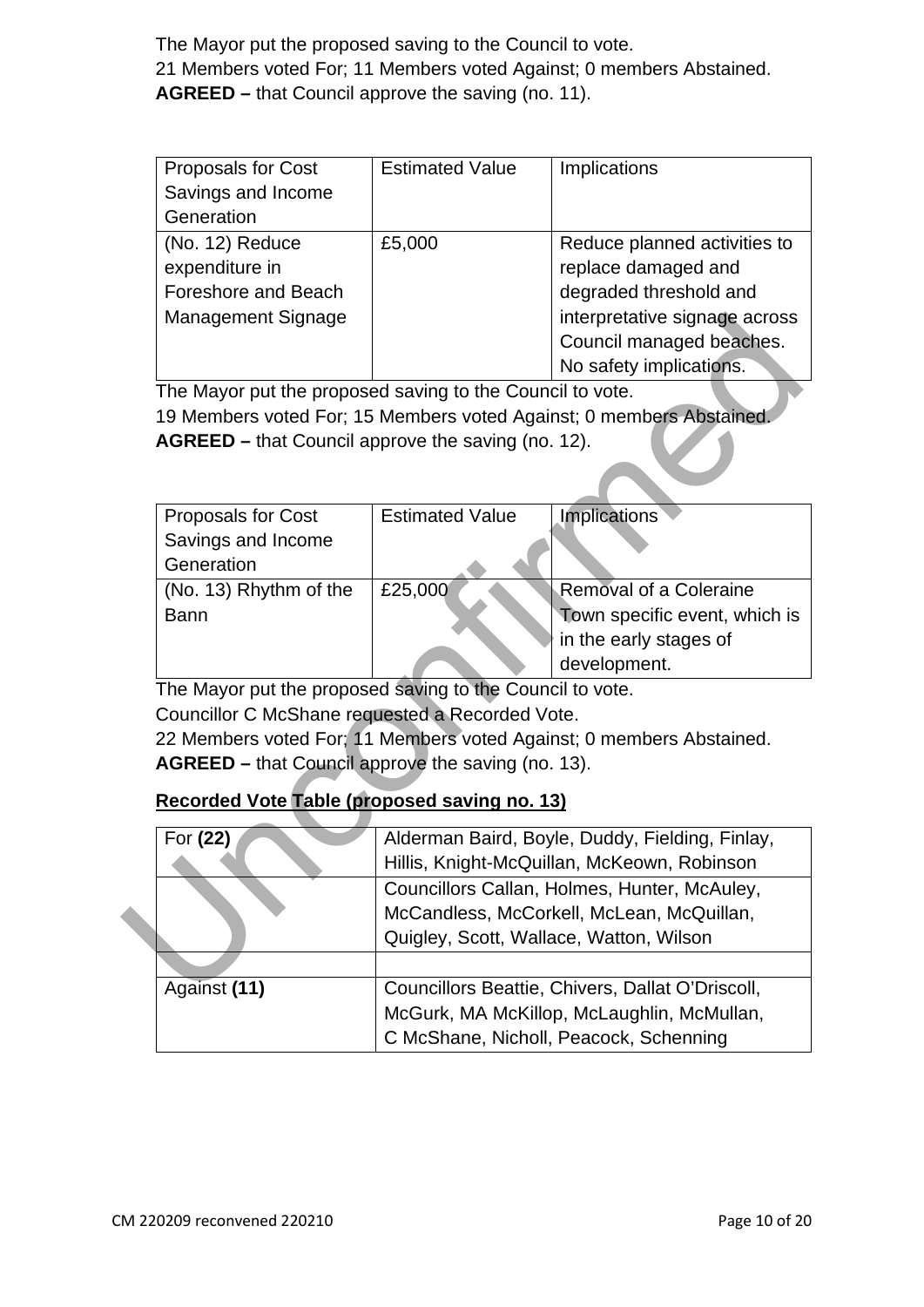| <b>Proposals for Cost</b> | <b>Estimated Value</b> | Implications             |
|---------------------------|------------------------|--------------------------|
| Savings and Income        |                        |                          |
| Generation                |                        |                          |
| (No. 14) Easter           | £16,050                | Impact upon Town Centres |
| <b>Seasonal Events</b>    |                        | economy, plus community  |
|                           |                        | detriment.               |

The Mayor put the saving to the Council to vote.

Councillor C McShane requested a Recorded Vote.

21 Members voted For; 12 Members voted Against; 0 members Abstained. **AGREED –** that Council approve the saving (no. 14).

## **Recorded Vote Table (proposed saving no. 14)**

| For (21)                                                           |                                        | Alderman Baird, Boyle, Duddy, Fielding, Finlay,                     |
|--------------------------------------------------------------------|----------------------------------------|---------------------------------------------------------------------|
|                                                                    |                                        | Hillis, Knight-McQuillan, McKeown, Robinson                         |
|                                                                    |                                        | Councillors Callan, Holmes, Hunter, McAuley,                        |
|                                                                    |                                        | McCandless, McCorkell, McLean, McQuillan,                           |
|                                                                    | Scott, Wallace, Watton, Wilson         |                                                                     |
| Against (12)                                                       | Councillors Bateson, Beattie, Chivers, |                                                                     |
|                                                                    |                                        | Dallat O'Driscoll, McGurk, MA McKillop,                             |
|                                                                    |                                        | McLaughlin, McMullan, C McShane, Nicholl,                           |
|                                                                    | Peacock, Schenning                     |                                                                     |
|                                                                    |                                        |                                                                     |
| Proposals for Cost                                                 | <b>Estimated Value</b>                 | <b>Implications</b>                                                 |
| Savings and Income                                                 |                                        |                                                                     |
| Generation                                                         |                                        |                                                                     |
| (No. 15) North West                                                | £24,800                                | Remove of the animation                                             |
| 200 Festival                                                       |                                        | that supports the NW200.                                            |
| The Mayor put the proposed saving to the Council to vote.          |                                        |                                                                     |
| Councillor Wilson requested a Recorded Vote.                       |                                        |                                                                     |
|                                                                    |                                        | 2 Members voted For; 32 Members voted Against; 0 members Abstained. |
| <b>RESOLVED</b> – that Council do not approve the saving (no. 15). |                                        |                                                                     |
| <b>Recorded Vote Table (proposed Saving No. 15)</b>                |                                        |                                                                     |
|                                                                    |                                        |                                                                     |
| For (2)                                                            | Alderman Baird, Boyle                  |                                                                     |
|                                                                    |                                        |                                                                     |
| Against (32)                                                       |                                        | Alderman Duddy, Fielding, Finlay, Hillis,                           |
|                                                                    |                                        | Knight-McQuillan, McKeown, Robinson                                 |
|                                                                    |                                        | Councillors Anderson, Beattie, Callan, Chivers,                     |
|                                                                    |                                        |                                                                     |

| <b>Proposals for Cost</b> | <b>Estimated Value</b> | Implications             |
|---------------------------|------------------------|--------------------------|
| Savings and Income        |                        |                          |
| Generation                |                        |                          |
| (No. 15) North West       | £24,800                | Remove of the animation  |
| 200 Festival              |                        | that supports the NW200. |

# **Recorded Vote Table (proposed Saving No. 15)**

| For $(2)$    | Alderman Baird, Boyle                            |
|--------------|--------------------------------------------------|
|              |                                                  |
| Against (32) | Alderman Duddy, Fielding, Finlay, Hillis,        |
|              | Knight-McQuillan, McKeown, Robinson              |
|              | Councillors Anderson, Beattie, Callan, Chivers,  |
|              | Dallat O'Driscoll, Holmes, Hunter, McAuley,      |
|              | McCandless, McCorkell, McGurk,                   |
|              | MA McKillop, McLaughlin, McLean, McMullan,       |
|              | McQuillan, C McShane, Nicholl, Peacock, Quigley, |
|              | Schenning, Scott, Wallace, Watton, Wilson        |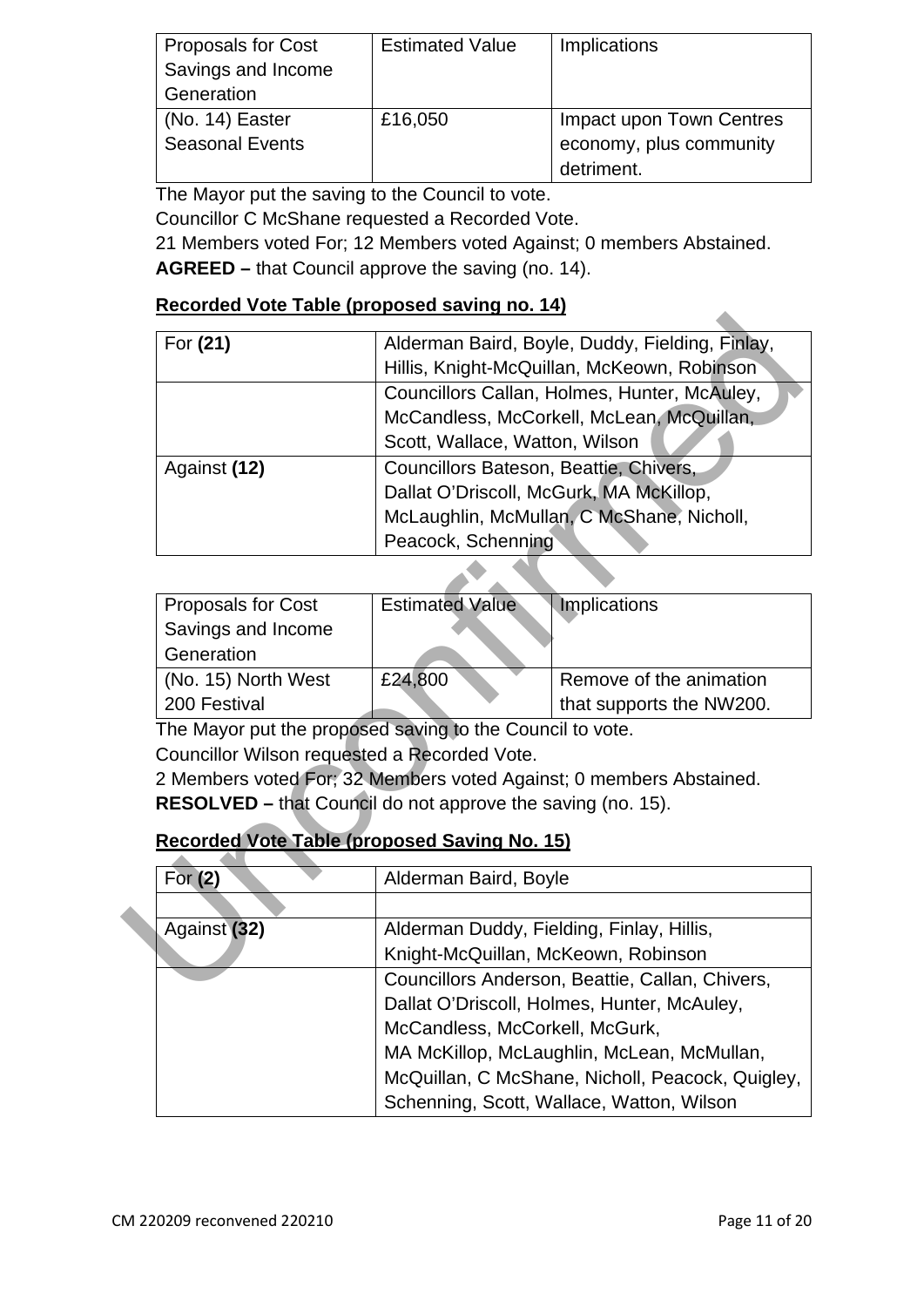The Mayor invited Elected Members to put forward suggestions for savings to the Director of Leisure and Development.

Councillor Quigley sought clarification of the figures for the Air Show. The Director of Leisure and Development advised the outline net figure was £400,000 and provided further detail on grant, sponsorship and costs. In response to Councillor C McShane the Mayor advised further costs would be brought to the reconvened Council meeting.

The Director of Leisure and Development provided responses to Councillor Peacock's queries previously submitted surrounding individual budgets.

## **3.3 ENVIRONMENTAL SERVICES SAVINGS**

| <b>Objective</b>     | Key actions                        | L      |
|----------------------|------------------------------------|--------|
| (No. 16) Charge cost | Charge £1 per roll for caddie bags | 80,000 |
| recovery for kitchen |                                    |        |
| caddie bags.         |                                    |        |

| Objective                                                    | Key actions                                                       | £           |
|--------------------------------------------------------------|-------------------------------------------------------------------|-------------|
| (No. 16) Charge cost<br>recovery for kitchen<br>caddie bags. | Charge £1 per roll for caddie bags                                | 80,000      |
|                                                              | The Mayor put the proposed saving to the Council to vote.         |             |
|                                                              | 8 Members voted For; 25 Members voted Against; 1 member abstained |             |
|                                                              | RESOLVED – that Council do not approve the saving (no. 16).       |             |
|                                                              |                                                                   |             |
|                                                              |                                                                   |             |
| Objective                                                    | Key actions                                                       | £           |
| (No. 17) Restructure                                         | <b>Amendments to Operations</b>                                   | 35,000      |
| <b>Environmental Services</b>                                | <b>Management Structure</b>                                       |             |
|                                                              |                                                                   |             |
| Service Areas.                                               |                                                                   |             |
|                                                              | AGREED - that Council approve the saving (no. 17).                |             |
|                                                              |                                                                   |             |
| Objective                                                    | Key actions                                                       | £           |
| (No. 18) Resource                                            | Do not replace vacant Resource                                    | 40,000      |
| <b>Officer Reduction.</b>                                    | Officer post                                                      |             |
|                                                              | <b>AGREED</b> – that Council approve the saving (no. 18).         |             |
|                                                              |                                                                   |             |
|                                                              |                                                                   |             |
| Objective<br>(No. 19) Increase                               | Key actions                                                       | £<br>22,800 |

| Objective                 | Key actions                    |        |
|---------------------------|--------------------------------|--------|
| (No. 18) Resource         | Do not replace vacant Resource | 40,000 |
| <b>Officer Reduction.</b> | <b>Officer post</b>            |        |

| Objective           | Key actions                  |        |
|---------------------|------------------------------|--------|
| $(No. 19)$ Increase | Increase current costs by 6% | 22,800 |
| commercial waste    | (inflation).                 |        |
| collection charges. |                              |        |

Proposed by Councillor Wilson Seconded by Councillor Hunter

**–** that Council increase commercial waste collection charges by 15% and review on a regular basis.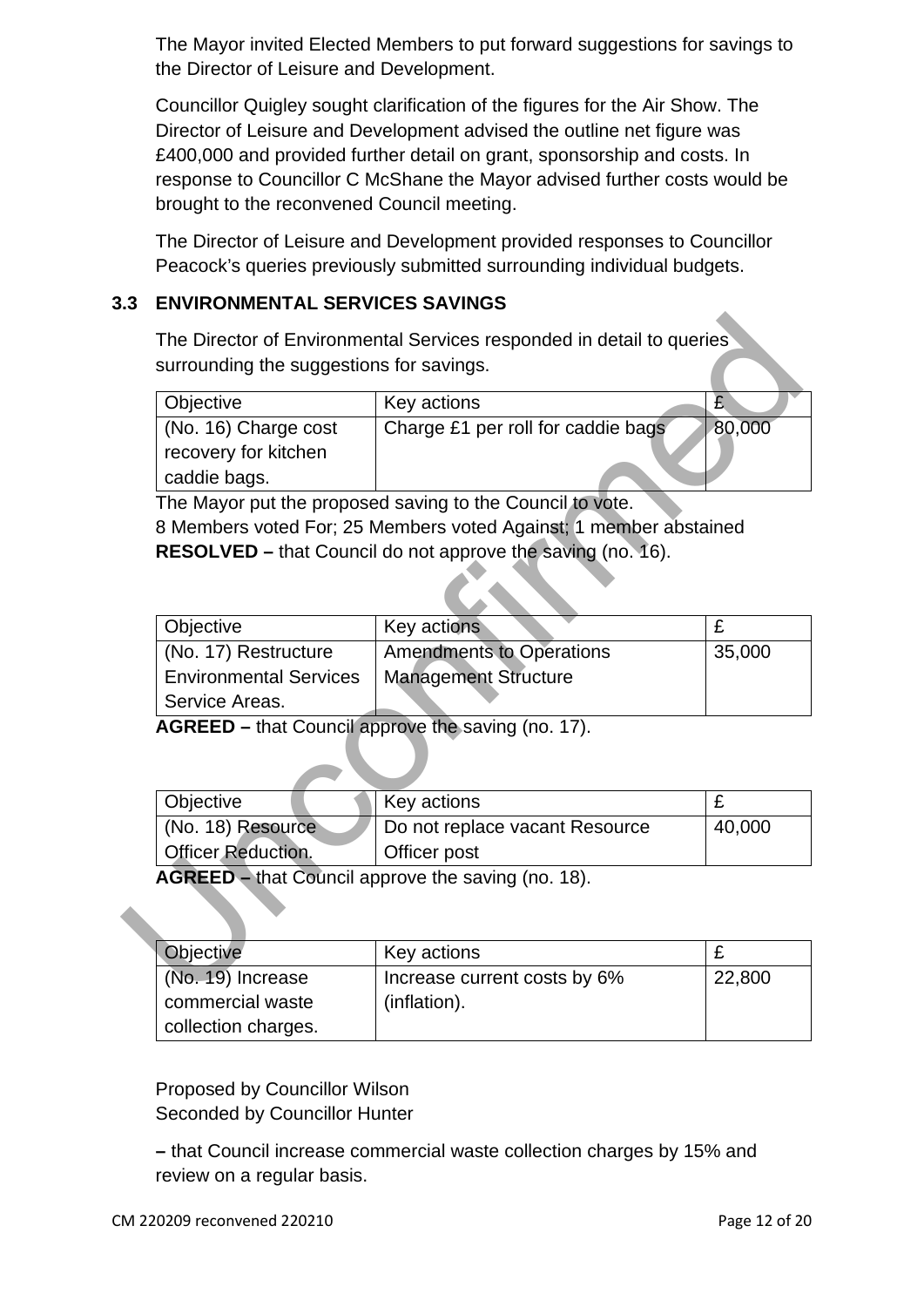The Mayor put the proposal to the Council to vote. 8 Members voted For; 21 Members voted Against; 0 members Abstained. The Mayor declared the motion lost.

The Mayor put proposed saving no. 19 to Council, increase current costs by 6% (inflation).

**AGREED –** that Council approve saving no. 19.

| Objective                 | Key actions                        |         |
|---------------------------|------------------------------------|---------|
| $\vert$ (No. 20) Westbay, | <b>Additional Car Park charges</b> | 185,520 |
| Ballycastle Marina,       |                                    |         |
| Waterside.                |                                    |         |

| Recorded Vote Table (proposed Saving No. 20, excluding Waterside) |  |  |
|-------------------------------------------------------------------|--|--|
|                                                                   |  |  |

| that Council approve the saving for Westbay and Ballycastle Marina;<br>that Council do not approve the saving for Waterside. |
|------------------------------------------------------------------------------------------------------------------------------|
|                                                                                                                              |
| 13 Members voted For; 17 Members voted Against; 0 members Abstained.                                                         |
|                                                                                                                              |
| Recorded Vote Table (proposed Saving No. 20, excluding Waterside)                                                            |
|                                                                                                                              |
| Alderman Duddy, Finlay, Knight-McQuillan,                                                                                    |
|                                                                                                                              |
| Councillors Anderson, Callan, McAuley,                                                                                       |
| McCorkell, McLean, McQuillan, Scott, Wallace,                                                                                |
|                                                                                                                              |
| Alderman Baird, Hillis, McKeown                                                                                              |
| Councillors Bateson, Chivers, Dallat O'Driscoll,                                                                             |
| Holmes, Hunter, McCandless, McGurk,                                                                                          |
| MA McKillop, McLaughlin, C McShane, Peacock,                                                                                 |
| Quigley, Schenning, Wilson                                                                                                   |
|                                                                                                                              |
|                                                                                                                              |
| The Mayor put proposed saving, no. 20, to the Council to vote, Westbay,                                                      |
| Ballycastle Marina and Waterside Additional Car Park Charges.                                                                |
|                                                                                                                              |

The Mayor put proposed saving, no. 20, to the Council to vote, Westbay, Ballycastle Marina and Waterside Additional Car Park Charges. The Mayor advised Members had requested a Recorded Vote. The Mayor declared Council voted unanimously against.

**RESOLVED**- that Council do not approve saving no. 20.

## **Recorded Vote Table (proposed Saving No. 20)**

| Against (unanimous) | Alderman Baird, Duddy, Finlay, Hillis, |
|---------------------|----------------------------------------|
|                     | Knight-McQuillan, McKeown, Robinson    |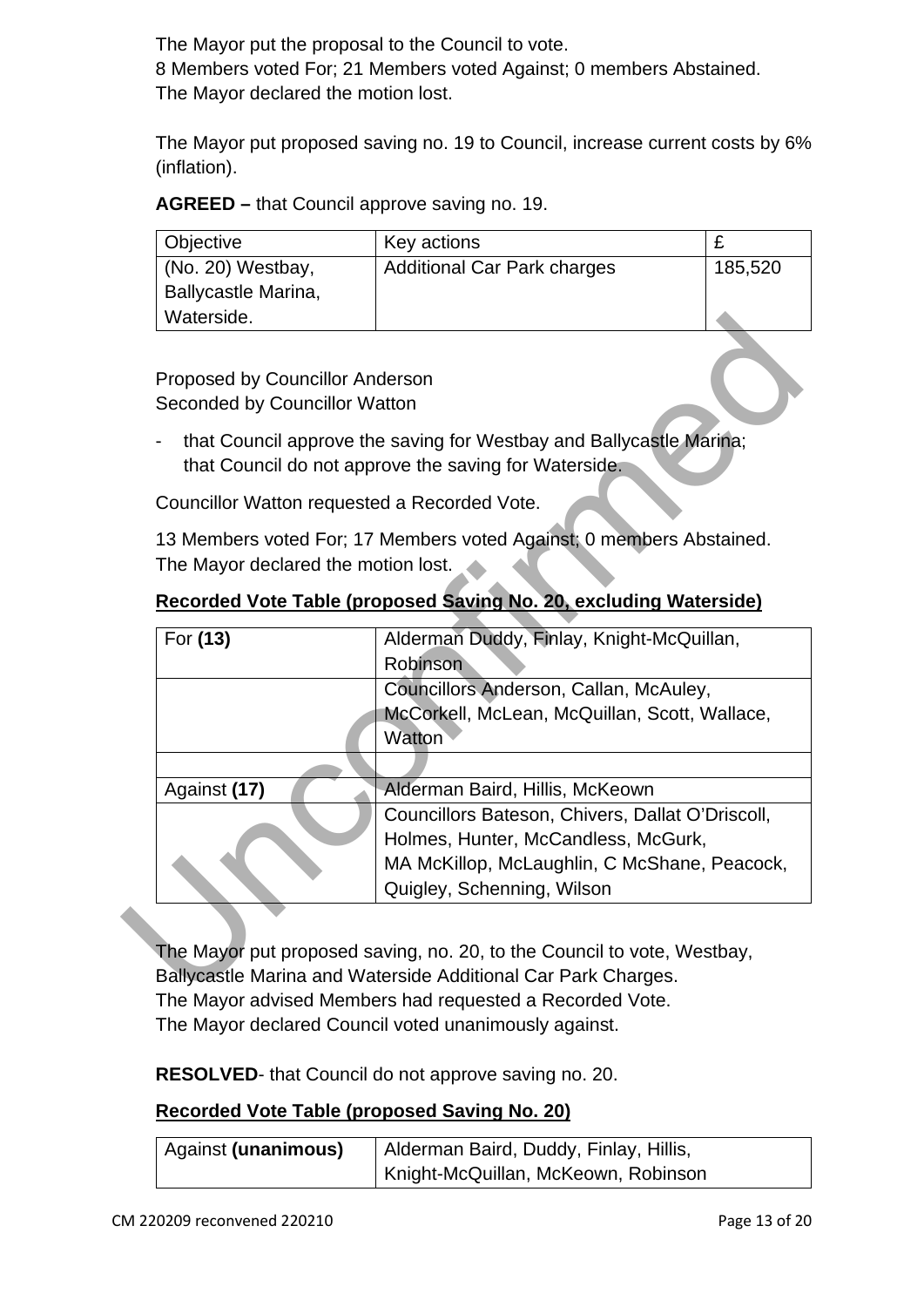| Councillors Anderson, Bateson, Callan, Chivers, |
|-------------------------------------------------|
| Dallat O'Driscoll, Holmes, Hunter, McAuley,     |
| McCandless, McCaw, McCorkell, McGurk,           |
| MA McKillop, McLaughlin, McLean, McQuillan,     |
| C McShane, Peacock, Quigley, Schenning, Scott,  |
| Wallace, Watton, Wilson                         |
|                                                 |

The Mayor advised under Standing Order 16.2 and nearing the time of midnight, the meeting would adjourn.

The Mayor requested Elected Members submit proposed savings to the Directors, in order that information would be brought to the reconvened Council meeting.

Members put forward suggestions for savings to the Director of Environmental Services.

Proposed by Alderman Hillis Seconded by Councillor Watton

- that Council move '*In Public'.* 

Proposed by Councillor Schenning Seconded by Councillor McCandless and

**AGREED** – that the Council meeting adjourn and reconvene to the following evening at 7.15pm, with the view the Finance Committee scheduled for that evening opens, adjourns, and reconvenes to a later date. Directors, in order that information would be brought to the reconvened Council<br>metring.<br>Members put forward suggestions for savings to the Director of Environmental<br>Services.<br>Proposed by Alderman Hillis<br>Seconded by Counci

# **The meeting adjourned at 11.46pm.**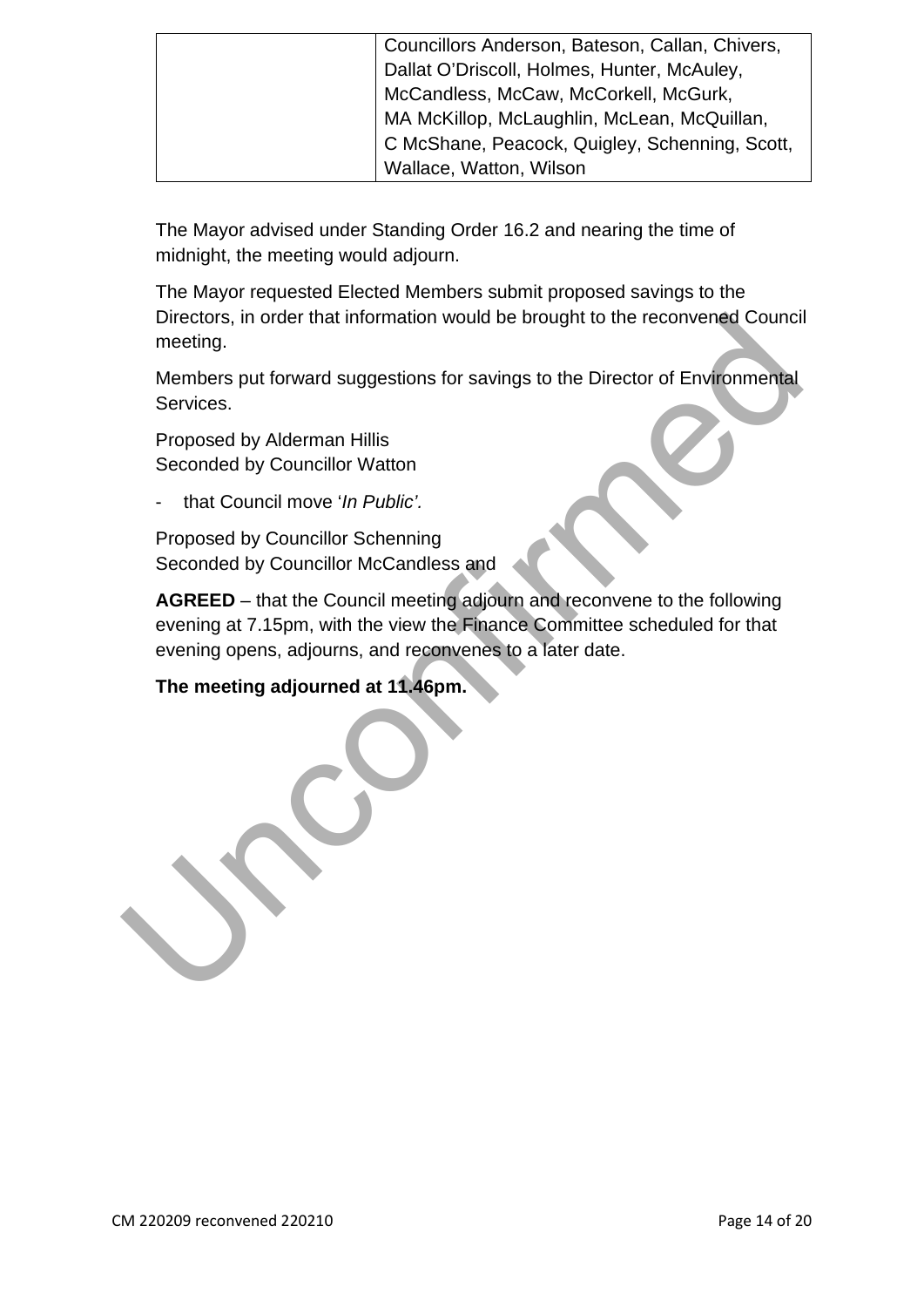# **MINUTES OF THE PROCEEDINGS OF THE RECONVENED MEETING OF THE COUNCIL HELD IN THE COUNCIL CHAMBER AND VIA VIDEO CONFERENCE ON THURSDAY 10 FEBRUARY 2022 AT 7:22PM**

| In the Chair<br>÷             | The Mayor, Councillor Holmes (C)                                                                                                                                                                                                                                                                                                                                                                                     |
|-------------------------------|----------------------------------------------------------------------------------------------------------------------------------------------------------------------------------------------------------------------------------------------------------------------------------------------------------------------------------------------------------------------------------------------------------------------|
| <b>Members Present</b>        | Alderman Baird (R), Boyle (C), Duddy (R), Finlay<br>(C), Fielding (R), Hillis (C), Knight-McQuillan (R),<br>McKeown (R), Robinson (C);                                                                                                                                                                                                                                                                               |
|                               | Councillors Anderson (C), Bateson (R), Beattie (R),<br>Callan (R), Chivers (R), Dallat O'Driscoll (R),<br>Hunter (R), McAuley (C), McCandless (C), McCaw<br>(C), McCorkell (R), McGurk (R) MA McKillop (R),<br>McLaughlin (R), McLean (C), McMullan (R),<br>McQuillan (C), C McShane (R), Nicholl (R),<br>Peacock (R), Quigley (R), Schenning (R), Scott (C),<br>Wallace (C), Watton (C) and Wilson (C)              |
| <b>Officers Present</b><br>÷. | D Jackson, Chief Executive (C)<br>M Smyth, Director of Finance (Interim) (C)<br>M Quinn, Director of Corporate Services (R)<br>R Baker, Director of Leisure and Development (R)<br>A McPeake, Director of Environmental Services (R)<br>P Donaghy, Democratic & Central Services Manager (R)<br>J Keen, Committee & Member Services Officer (R)<br>S Duggan, Civic Support & Committee & Member Services Officer (C) |
| <b>Officers In</b>            | J Welsh, Head of Community & Culture (R)                                                                                                                                                                                                                                                                                                                                                                             |
| <b>Attendance</b>             | W McCullough, Head of Sport & Wellbeing (R)                                                                                                                                                                                                                                                                                                                                                                          |
|                               | G Doyle, Head of Estates (R)<br>A Ruddy, Audit, Risk & Governance Manager (R)<br>P O'Brien, Funding Unit Manager (R)<br>J Culkin, Management Accountant (R)<br>E Callaghan, Accountant (R)<br>A McAuley, PR Manager (R)                                                                                                                                                                                              |
|                               | A Lennox, Mobile Operations officer (R)                                                                                                                                                                                                                                                                                                                                                                              |
|                               | C Ballentine, ICT Officer (C)<br>J Winfield, ICT Operations Manager (C)                                                                                                                                                                                                                                                                                                                                              |
| In Attendance:                | Press $(1no.) (R)$<br>Public (1no.) (R)                                                                                                                                                                                                                                                                                                                                                                              |
| <u>Key</u> –                  | $C =$ Attended In The Chamber                                                                                                                                                                                                                                                                                                                                                                                        |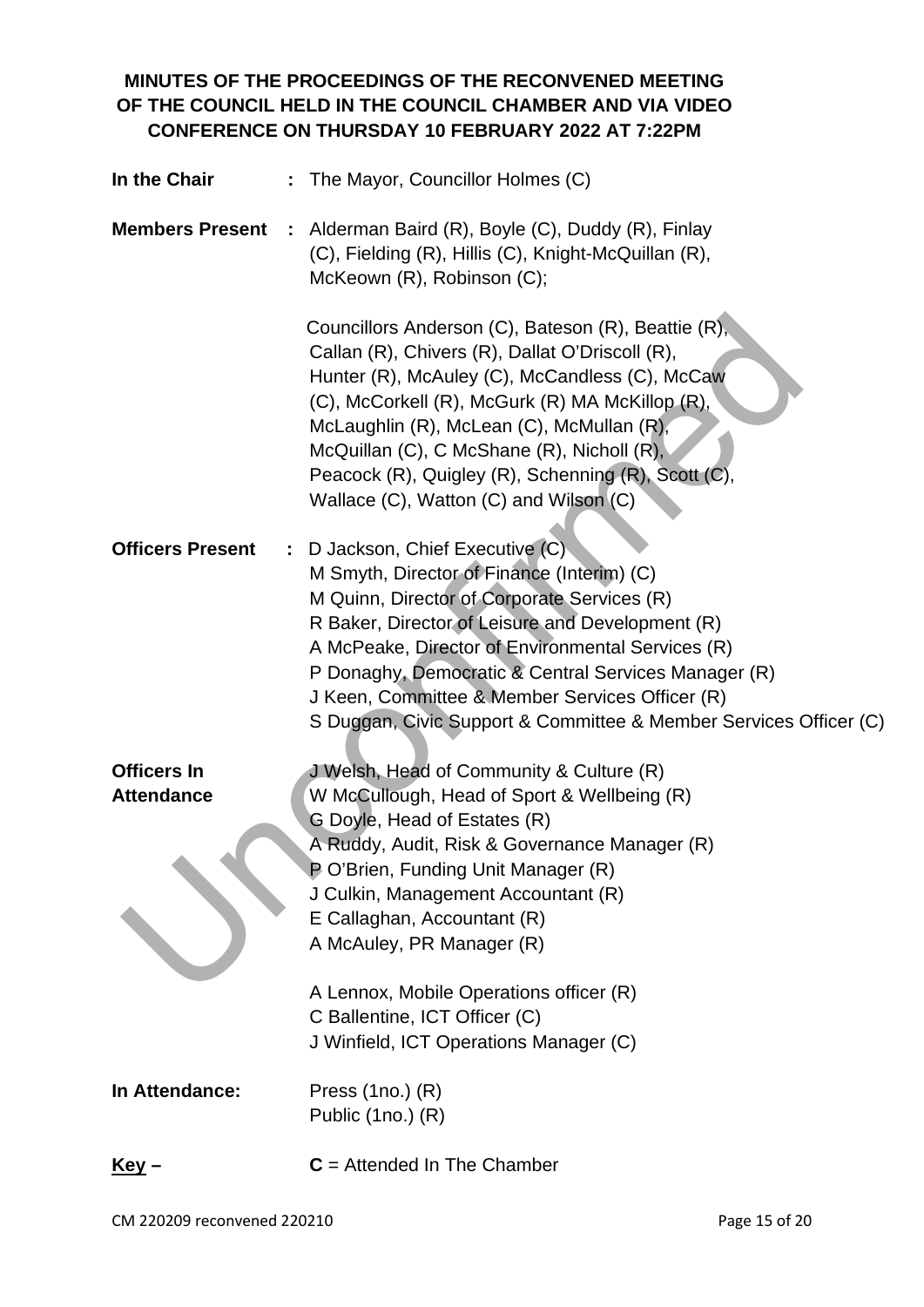#### **R** = Attended Remotely

The Chief Executive undertook a roll call.

The Mayor advised Council of its obligations and protocol whilst the meeting was being audio recorded; and with the remote meetings protocol.

## **1. APOLOGIES**

Apologies were recorded for Alderman S McKillop, Councillors P McShane and Mulholland.

Proposed by Councillor Scott Seconded by Councillor McQuillan and

- **\* Press and Public were disconnected from the meeting at 7.29pm.**
- *\* The information contained in the following item is restricted in accordance with Part 1 of Schedule 6 of the Local Government Act (Northern Ireland) 2014*

#### **ENVIRONMENTAL SERVICES SAVINGS** (continued)

| <b>I</b> TOPOSCA DY ODATIONIOI OODII<br>Seconded by Councillor McQuillan and |                                                                                                                                      |         |  |  |
|------------------------------------------------------------------------------|--------------------------------------------------------------------------------------------------------------------------------------|---------|--|--|
| <b>AGREED</b> – that Council move 'In Committee'.                            |                                                                                                                                      |         |  |  |
|                                                                              | Press and Public were disconnected from the meeting at 7.29pm.                                                                       |         |  |  |
| (Northern Ireland) 2014                                                      | The information contained in the following item is restricted in<br>accordance with Part 1 of Schedule 6 of the Local Government Act |         |  |  |
| Powerpoint presentation.                                                     | The Finance Director (Interim) shared proposed savings proposals via                                                                 |         |  |  |
| <b>ENVIRONMENTAL SERVICES SAVINGS (continued)</b>                            |                                                                                                                                      |         |  |  |
| surrounding the suggestions for savings.                                     | The Director of Environmental Services responded in detail to queries                                                                |         |  |  |
| Objective                                                                    | Key actions                                                                                                                          | £       |  |  |
| (No. 21) Increase car<br>parking tariffs.                                    | Option 1 – Increase all tariffs by 10p -<br>£229K;                                                                                   | 241,064 |  |  |
|                                                                              | Option 2 - Charge all car parks at<br>50p - £156k;                                                                                   |         |  |  |
|                                                                              | Option 3 – Minimum charge of 50p<br>except those over 50p remain same;<br>The Mall, Abbey Street & Portrush<br>Harbour - £241k       |         |  |  |

**AGREED –**  that Council do not approve the saving (no. 21).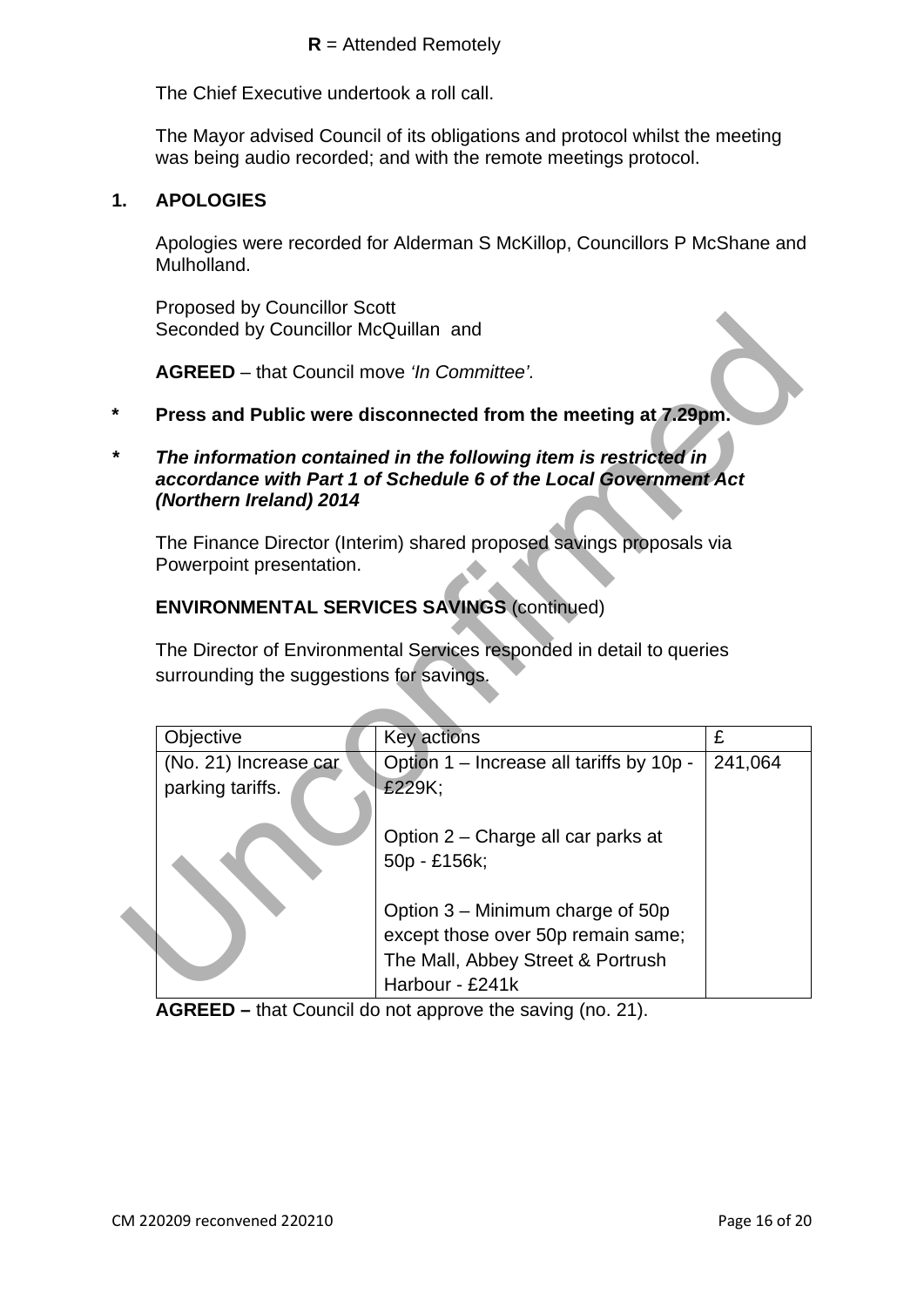| Objective            | Key actions                          |       |
|----------------------|--------------------------------------|-------|
| (No. 22) Additional  | New trading concession proposed for  | 8,500 |
| Trading concessions. | Portrush, Lansdowne Car Park,        |       |
|                      | Portrush, Christie park, Coleraine,  |       |
|                      | Atlantic Circle Portstewart, Garvagh |       |
|                      | Forest                               |       |

**AGREED –** that Council approve the saving (no. 22).

| <b>Objective</b>    | Key actions                |        |
|---------------------|----------------------------|--------|
| $(No. 23)$ Increase | Increase by inflation (6%) | 20,000 |
| harbour fees        |                            |        |

| Objective           | Key actions                       |        |
|---------------------|-----------------------------------|--------|
| (No. 24) Reduce     | Balance with traditional planting | 12,000 |
| bedding plants and  |                                   |        |
| increase wildflower |                                   |        |
| area.               |                                   |        |

|                                                | <b>AGREED</b> – that Council approve the saving (no. 23).                     |                |
|------------------------------------------------|-------------------------------------------------------------------------------|----------------|
|                                                | The Director of Environmental Services advised a report would brought back to |                |
|                                                | the Environmental Services Committee on slipway fees.                         |                |
|                                                |                                                                               |                |
|                                                |                                                                               |                |
| Objective                                      | Key actions                                                                   | $\overline{f}$ |
| (No. 24) Reduce                                | Balance with traditional planting                                             | 12,000         |
| bedding plants and                             |                                                                               |                |
| increase wildflower                            |                                                                               |                |
| area.                                          |                                                                               |                |
| The Mayor put the saving to Council to vote.   |                                                                               |                |
|                                                | 24 Members voted For; 12 Members voted against; 0 Members Abstained.          |                |
|                                                | <b>AGREED</b> – that Council approve the saving (no. 24).                     |                |
|                                                |                                                                               |                |
|                                                |                                                                               |                |
| Objective                                      | <b>Key actions</b>                                                            | £              |
|                                                |                                                                               |                |
| (No. 25) Reduce                                | Reduce number of Estates posts in                                             | 279,000        |
| Estates staff by not                           | 2022/23 by 10.                                                                |                |
|                                                |                                                                               |                |
| filling a number of<br>vacant posts in 2022/23 |                                                                               |                |
| by 10. Add back.                               |                                                                               |                |
| <b>Business Support</b>                        |                                                                               |                |
| Officer and Health and                         |                                                                               |                |
|                                                |                                                                               |                |
| Safety Officers.                               | AGREED - that Council approve the saving (no. 25).                            |                |

| Objective                     | Key actions                             |        |
|-------------------------------|-----------------------------------------|--------|
| (No. 26) (Objective)          | Merge functions of Estates &            | 60,000 |
| Restructure                   | Infrastructure into single Service Area |        |
| <b>Environmental Services</b> |                                         |        |
| Service Areas; (Key           |                                         |        |
| Action) Merge functions       |                                         |        |
| of Estates &                  |                                         |        |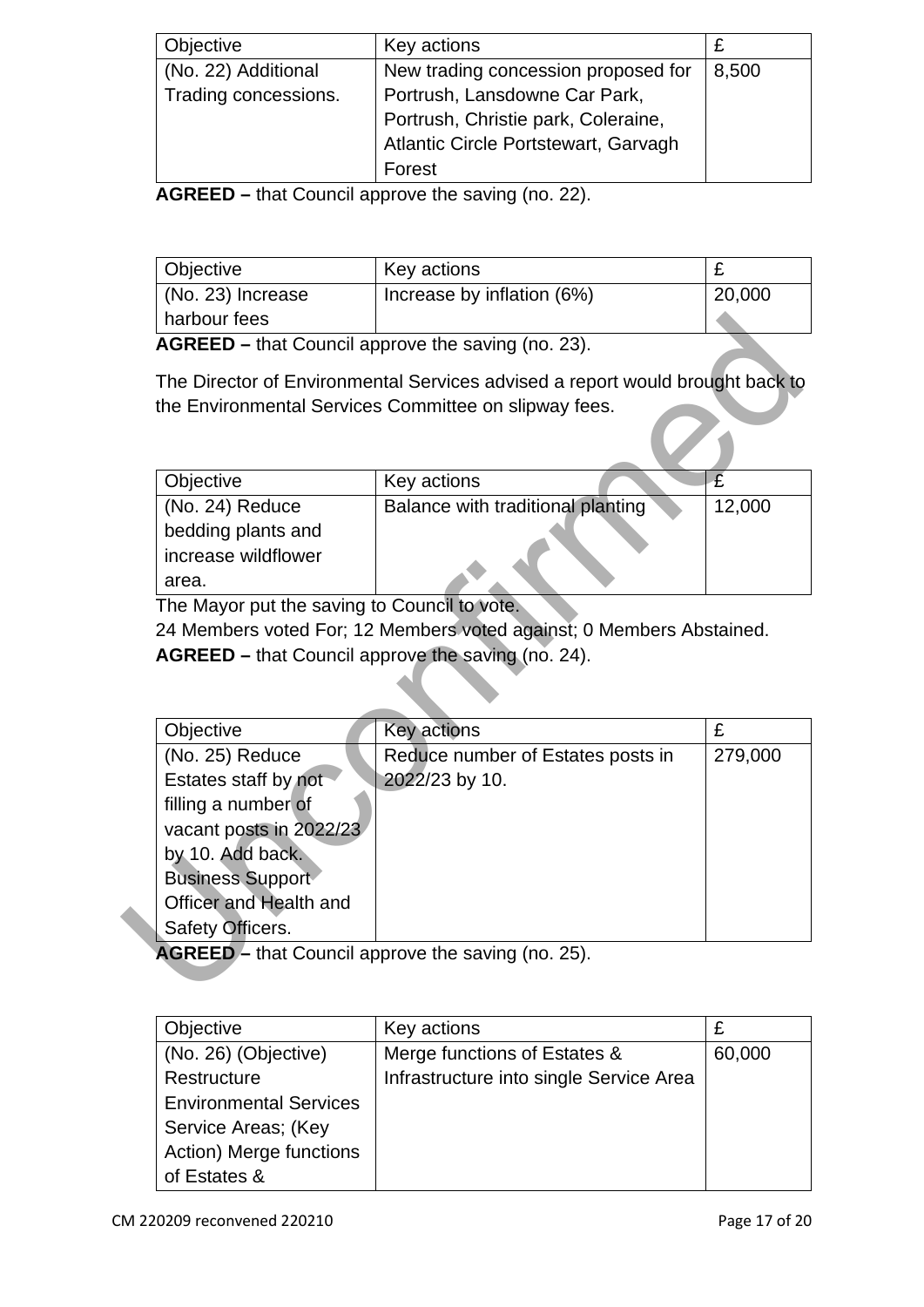| Infrastructure into single |  |
|----------------------------|--|
| Services Area. (£60,000    |  |

The Mayor declared a recess at 8.55pm.

## **\* The meeting reconvened at 9.01PM.**

The Chief Executive advised the meeting was quorate.

**AGREED –** that Council bring a report on the proposed saving no. 26 to the Environmental Services Committee, with more detailed discussion and employment law advice.

The Director of Corporate Services advised of possible further savings, however, felt they were not beneficial.

The Director of Leisure and Development provided a summary of the detail of proposed savings submitted by Elected Members concerning the Leisure and Development directorate.

The Director of Leisure and Development detailed the cost of the animation at the NW200 and Air Show, advising a Letter of Offer was expected regarding funding.

## **3.4 Further Environmental Services Savings**

Proposed by Councillor Watton Seconded by Alderman Hillis and

**AGREED** – that Council move brown bin collections to 3-weekly, four months of the year; that staff are relocated during this period; as a trial for one year and to be evaluated.

The Chief Executive provided a summary of the current position. He stated pressures of £2,542,147, that Council had made agreed savings of £784,492, the Chief Executive proposed a Reserve of £500,000 to off set large events expenditure discussed, and suggested using the Rates Support Grant of £1,257,655 from the £1.33M to strike at 3.49%. The Chief Executive advised useable Reserves at the year end forecast to be in excess of £20M, improved and robust. The Director of Corporate Services advised of possible further savings,<br>
however, felt they were not beneficial.<br>
The Director of Leisure and Development provided a summary of the detail of<br>
proposed savings submitted by E

Members debated application of the Reserve and some Members stated they were unaware of the Rates Support Grant top up. The Finance Director (Interim) clarified the Rates Support Grant was within the information supplied at the Rates workshops.

The Mayor declared a recess at 10.34pm.

## **\* The meeting reconvened at 10.50pm.**

The Chief Executive advised the meeting was quorate.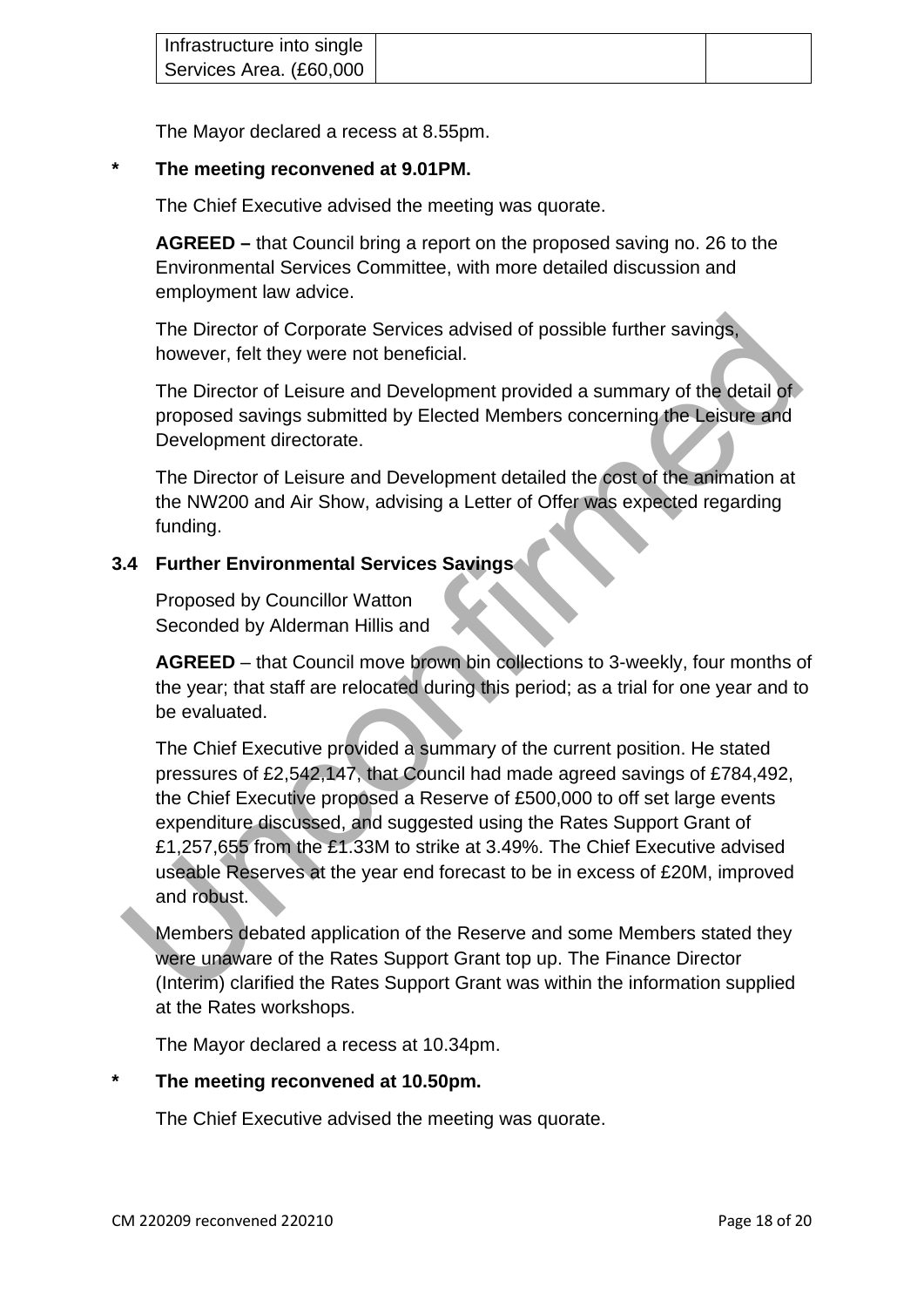## **MOTION TO PROCEED '***IN PUBLIC'*

Proposed by Councillor Wilson Seconded by Councillor McLean and

## **AGREED –** that Council move '*In Public'.*

In response to questions, the Chief Executive clarified decisions made the previous evening would require a recission motion to be considered again, and clarified arrangements in the event of a further adjournment and in the event of not setting a rate.

The Mayor declared a recess at 11.12pm to meet with Group Leads.

## **\* The meeting reconvened at 11.35pm.**

The Chief Executive advised the meeting was quorate.

Proposed by Councillor McCandless Seconded by Councillor Watton

**AGREED**– that having reached a consensus with the DUP, UUP, Alliance Party, PUP and Councillor McCorkell, we propose a Rates increase of 3.49% (Domestic and Non-Domestic Rate 2022-'23), with the required balance being applied using £1.258 million additional Rates Support Grant, plus Reserves of £0.5 million. The meeting reconvened at 11.35pm.<br>
The Chief Executive advised the meeting was quorate.<br>
Proposed by Councillor McCandless<br>
Seconded by Councillor Watton<br>
AGREED-that having reached a consensus with the DUP, UUP, Alliance

Councillor McGurk stated broad support of a 3.49% increase and application of the Rates Support Grant, advised she could not support £0.5M from Reserves to fund one event not broadly support across the Council area and not costed to date.

22 Members voted For; 11 Members voted Against; 0 Members Abstained. The Mayor declared the motion carried.

## **(i) CE Report on Estimates**

Confidential report, previously circulated.

## **Purpose of the report**

To provide Members with an update in relation to the robustness of the 2022/23 Rate estimates.

## **Background**

This report is prepared to facilitate Council's duty under Section 4 of the Local Government Finance Act (Northern Ireland) 2011 which states:

(1) The chief financial officer of a council shall submit to the council a report on the robustness of the estimates.

(2) A council shall have regard to that report when considering the estimates under section 3(2)(a).

(3) In this section "the estimates" means the estimates submitted to the council under section 3(1).